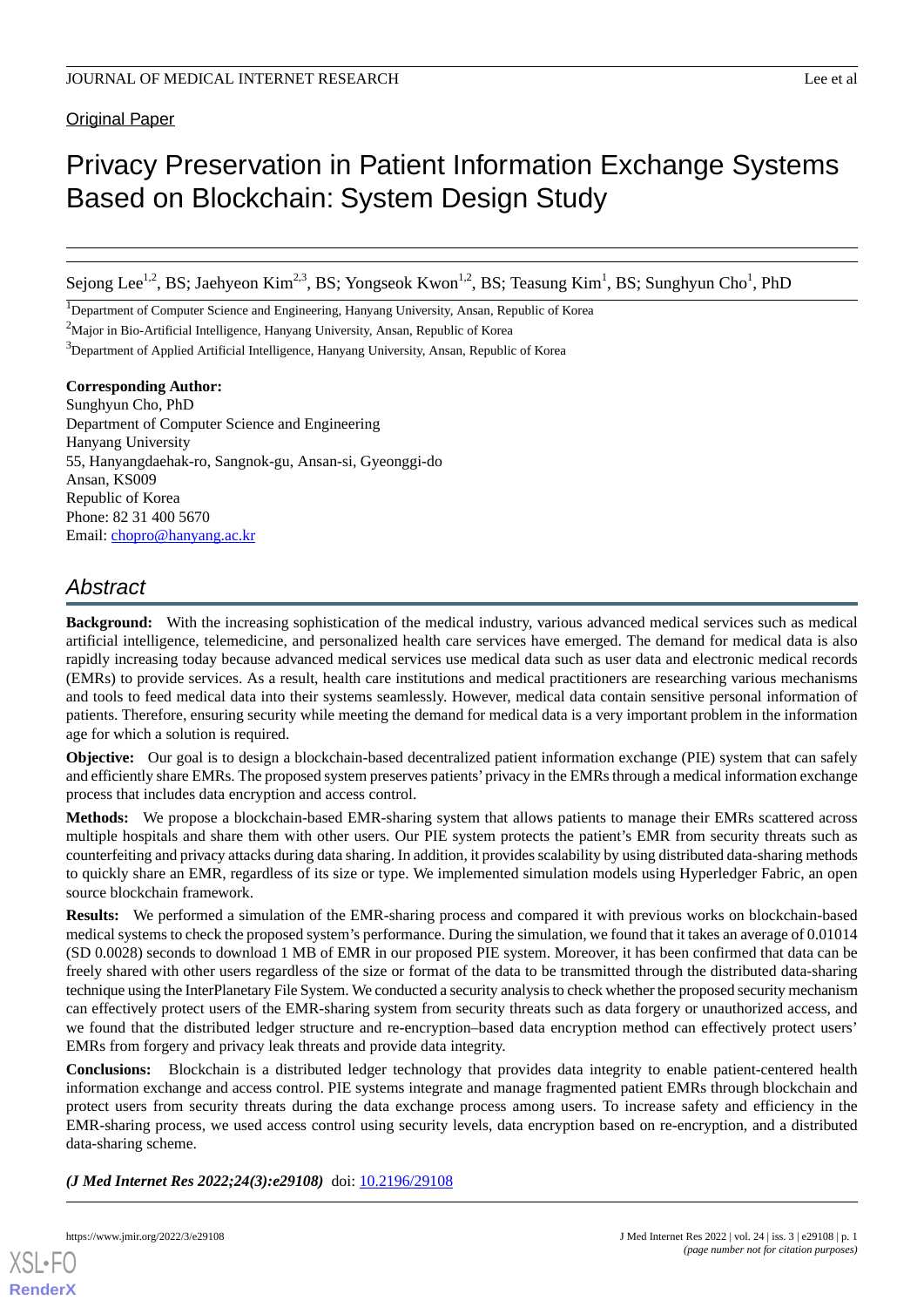#### **KEYWORDS**

electronic medical records; consortium blockchain; data security; medical data management; privacy preservation; smart contract; proxy re-encryption; patient-centered medical system; InterPlanetary File System

## *Introduction*

#### **Background**

With the development of information and communication technology, the existing medical information system, which used paper charts to manage medical information such as patient treatment information and clinical results, changed to a digital-based medical information system. As of 2017, more than 94% of the hospitals in the United States have used digital health information systems [[1](#page-15-0)[,2](#page-15-1)]. The digital medical information system uses electronic medical records (EMRs) that store patient medical information (eg, patient demographics, progress notes, medications, vital signs, past medical history, immunizations, laboratory data, and radiology reports) in electronic document format for patient treatment and health management [[3\]](#page-15-2). Moreover, health care practitioners use EMRs to provide improved health care to their patients through clinical decision support tools [\[4](#page-15-3),[5\]](#page-16-0). Of late, EMRs have been actively used in various fields (eg, medical artificial intelligence development [[6-](#page-16-1)[8\]](#page-16-2), clinical trials [[8-](#page-16-2)[10](#page-16-3)], customized health care  $[11,12]$  $[11,12]$  $[11,12]$  $[11,12]$ , and telemedicine  $[13,14]$  $[13,14]$  $[13,14]$ ) by combining EMRs with the core technologies of the fourth industrial revolution. As EMRs are used widely, the value of, and demand for, EMRs continue to increase, and the size of the medical data market is also increasing every year [[15,](#page-16-8)[16](#page-16-9)]. There have been various attempts to share EMRs using networks to supply scarce EMRs, such as image-sharing networks [\[17](#page-16-10),[18\]](#page-16-11) or health information exchange mechanisms [[19](#page-16-12)[-21](#page-16-13)]. However, the existing EMR-sharing systems centered on medical institutions that use a trusted third party (TTP) have security vulnerabilities and structural limitations. In the current EMR-sharing system, which manages data through a central database, overall service can be affected if a problem occurs in the database storing the data. Furthermore, if an attacker forges the EMR, it is difficult to determine whether the EMR has been forged if there are no original data for comparison, and in the case of data loss, permanent loss can occur if there is no backup file to recover the data [[22,](#page-16-14)[23](#page-16-15)]. Moreover, as the EMR-sharing process is performed by a third-party data center or cloud service provider, personal information of the patient can be exposed [\[24](#page-16-16)[-26](#page-16-17)]. An EMR contains personal information that can identify the patient. Therefore, privacy issues can arise if sensitive information regarding, for example, abortion clinic visits or records of treatment for sexually transmitted disease, is leaked.

Medical information that directly affects a patient's health must have integrity and be reliable. Moreover, the patient's privacy should be protected from exposure to unauthorized users. Therefore, it is necessary to develop a secure EMR-sharing system that can provide the integrity and reliability of an EMR and protect patient privacy by addressing the problems of the existing centralized EMR-sharing systems. Decentralization of the system has been proposed to complement the problems of the existing EMR-sharing system, and blockchain is receiving much attention as a technology suited for this purpose [\[27](#page-16-18),[28\]](#page-17-0).

Blockchain stores data using a shared ledger maintained and managed through consensus by nodes participating in a blockchain network. By storing the previous block's hash value created using an irreversible hash function in the newly created block, blocks form a chain structure in which they are sequentially connected [\[29](#page-17-1),[30\]](#page-17-2). Furthermore, because the data stored on the blockchain cannot be arbitrarily modified or deleted, the blockchain provides strong tamper-resistant performance. Because of these technical characteristics, blockchain provides transparency and integrity of data and enables transactions among users without central administrators and third parties [[31\]](#page-17-3). In addition, the blockchain technology that provides data integrity and transparency through a distributed shared ledger can be made scalable by applying automation technologies such as smart contracts. A smart contract is a digital contract written in code and executed automatically, first devised by Szabo [[32\]](#page-17-4). Since then, smart contracts have been used for digital asset trading on Ethereum, a blockchain platform developed by Buterin [[33](#page-17-5)[,34](#page-17-6)]. By using smart contract technology, users can authenticate the contents of a transaction without the intervention of a third party and can be guaranteed an accurate and automated contract by means of a prewritten code. As blockchain has been applied to various fields, the role of smart contracts has also diversified. When smart contracts are applied to the medical field, various medical services such as remote patient monitoring, clinical trials, and drug supply chain management can be automated [[35-](#page-17-7)[37\]](#page-17-8). Moreover, it is possible to control access rights by using smart contracts so that only users who meet access policies (APs) can access medical data. However, blockchain technology is still at the prototype level, lacks technical stability, and suffers from limited performance, including low throughput and high latency [[28,](#page-17-0)[31\]](#page-17-3). In addition, there are some problems that arise when applying blockchain technology to the EMR system. For example, in the process of propagating transactions to nodes to store data on the blockchain, patient information may be disclosed to multiple users if the EMR is not encrypted. Furthermore, because of the limited block capacity, large-capacity data (eg, medical images) cannot be shared, and there are insufficient measures in place to ensure the patient's ownership of the EMR. Therefore, to apply blockchain technology to the EMR-sharing system, measures to resolve the aforementioned problems are required. Because of these issues, analysis studies are being conducted on whether it is appropriate to apply blockchain technology to the EMR-sharing system [\[38](#page-17-9)]. [Figure 1](#page-2-0) is a flowchart adapted from the study by Wüst and Gervais [[38\]](#page-17-9) to determine whether blockchain is an appropriate solution to the problems of the existing centralized database. To share an EMR, the system needs a shared database. However, if a TTP such as a certificate authority (CA) supervising the entire sharing process is semitrusted, privacy concerns may arise. Therefore, there is a limitation to the use of a TTP for EMR-sharing systems. In our proposed system, there are many patients as well as physicians who write EMRs. They should be identified for the purpose of sharing certain

 $XS$ -FO **[RenderX](http://www.renderx.com/)**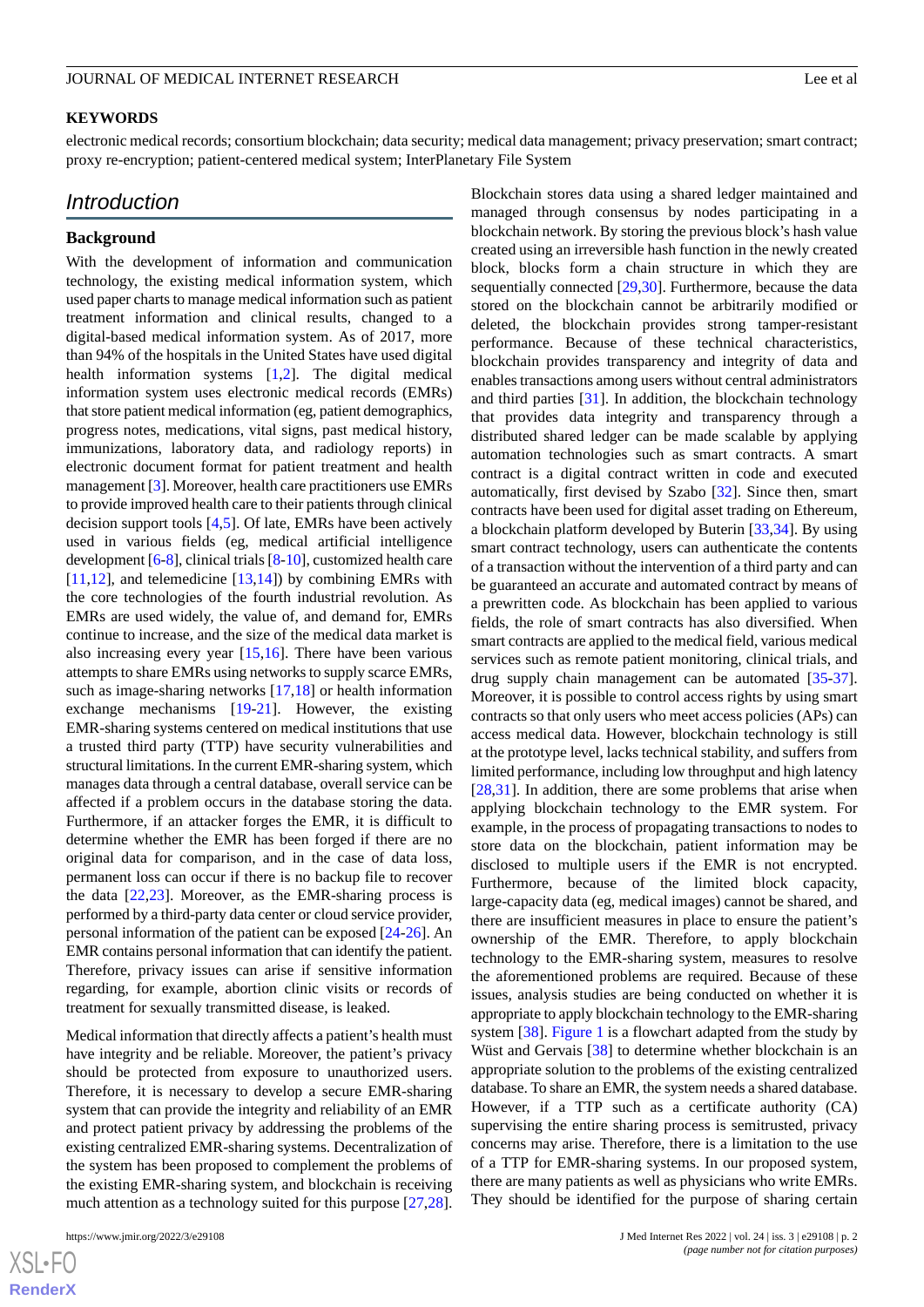patient information with the appropriate physicians, but they may have concerns about one another's privacy. Hence, for the EMR-sharing system, permissioned blockchain can be applied.

The blockchain-based decentralized EMR-sharing system has the opposite characteristics to the existing client–server-based centralized system. Through these opposite characteristics, the blockchain-based EMR-sharing system overcomes the current system's problems and provides various advantages. Unlike the existing centralized system, the blockchain-based decentralized EMR-sharing system exhibits strong resistance to the single point of failure because no central administrator or server controls the system. As multiple nodes operate the decentralized EMR system, data loss or service failure can be prevented even if a specific node fails. Therefore, it is possible to build a more robust system and provide stable service.

<span id="page-2-0"></span>In terms of performance, the blockchain-based EMR-sharing system exhibits low throughput and high latency compared with centralized systems because of the data propagation delay between nodes and the consensus mechanism. However, performance problems can be overcome through various methods, including automation of the system by using smart contracts, lightweight consensus mechanisms, and private blockchain models. In a centralized system, only the central administrator manages the database. Hence, the data stored in the database can be arbitrarily modified or deleted only by the central administrator. However, to modify stored data in the decentralized EMR-sharing system, the consent of most of the blockchain nodes is required; therefore, an arbitrary user cannot modify the data at will. Therefore, the blockchain-based EMR-sharing system provides high data integrity and a transparent process, allowing EMRs to be shared without the intervention of a third party, unlike centralized systems. The decentralized EMR-sharing system prevents data leakage and privacy threats from third parties with these characteristics.

Despite many concerns about technological limitations and suitability, many researchers are studying blockchain-based EMR-sharing systems to take advantage of the benefits of blockchain technology [\[39](#page-17-10)[-42](#page-17-11)]. [Table 1](#page-2-1) shows the differences between a blockchain-based distributed EMR-sharing system and a client–server-based centralized EMR-sharing system.

Figure 1. Decision-making flowchart to determine whether blockchain is an appropriate technical solution to a problem, adapted from the study by Wüst and Gervais [[38](#page-17-9)]. CA: certificate authority.



<span id="page-2-1"></span>**Table 1.** Comparison of the decentralized (blockchain) and centralized (client–server) electronic medical record–sharing system.

| Characteristics        | Decentralized system | Centralized system   |
|------------------------|----------------------|----------------------|
| System-fault tolerance | Strong               | Weak                 |
| Throughput             | Low                  | High                 |
| Latency                | High                 | Low                  |
| Data integrity         | High                 | Medium               |
| Trusted third party    | No                   | Yes                  |
| Storage                | Distributed ledger   | Centralized database |
| Privacy preservation   | Strong               | Weak                 |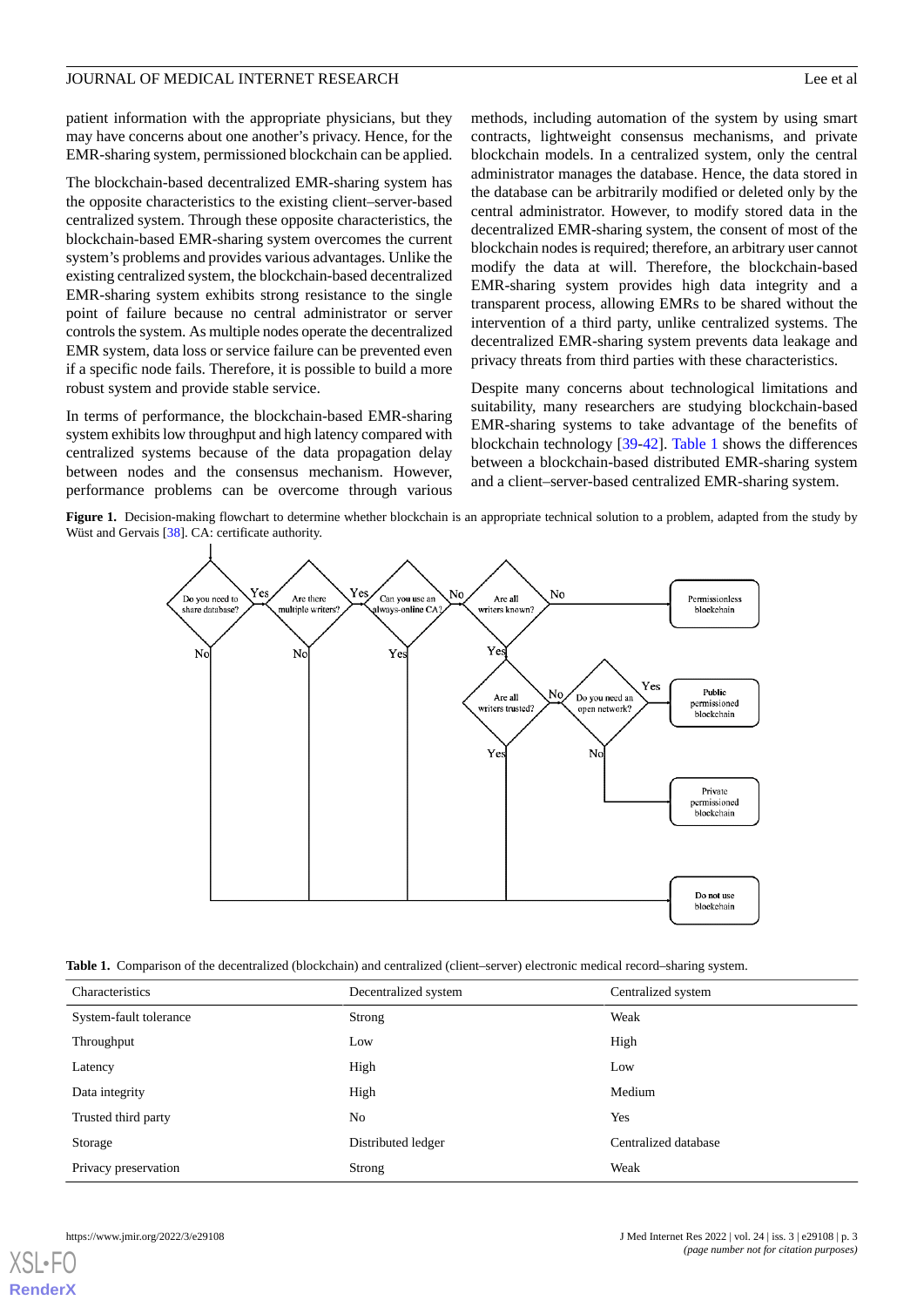## **Related Works: Blockchain Technology in Medical Care Fields**

Researchers have proposed various EMR-sharing system models based on blockchain to secure the integrity and reliability of EMRs and build a secure EMR-sharing environment. The studies on EMR-sharing systems based on blockchain technology are presented in [Table 2](#page-3-0).

Azaria et al [[43\]](#page-17-12) proposed MedRec, a decentralized medical record management system based on Ethereum smart contracts. MedRec manages access rights to medical records using smart contracts and permissions stored in the blockchain. When a client sends a query request, the gatekeeper checks the client's signature and the blockchain contracts to verify access rights. However, because the system proposed by the authors does not encrypt medical data, there is a risk of leakage of personal information and data during the data-sharing process. Besides, when data are shared, the transaction-processing efficiency is degraded because of the additional processing time required as it is necessary for the request queries to be sent from the provider's local database.

<span id="page-3-0"></span>**Table 2.** Blockchain-based electronic medical record (EMR)-sharing systems.

| Year | Authors                 | Description                                                                                                                                                                                                                                                                                                                                           | Limitation                                                 | Entities                                                            |
|------|-------------------------|-------------------------------------------------------------------------------------------------------------------------------------------------------------------------------------------------------------------------------------------------------------------------------------------------------------------------------------------------------|------------------------------------------------------------|---------------------------------------------------------------------|
| 2016 | Azaria et al [43]       | The authors proposed a new distributed record management system<br>1.<br>that handles EMRs<br>2.<br>Researchers and public health authorities participate in the<br>blockchain network as miners<br>Miners given access to anonymized aggregate data as mining re-<br>3.<br>wards through proof of work                                               | Scalability and se-<br>curity                              | Patient and provider                                                |
| 2018 | Griggs et al [35]       | All events between patients and physicians are stored and managed<br>1.<br>using a customized smart contract in the blockchain<br>2.<br>All sensor data captured by $I \circ T^a$ devices are stored and managed<br>in the blockchain<br>3.<br>Smart devices can provide automated alerts using smart contracts<br>to users and health care providers | Scalability and se-<br>curity                              | Patient and hospital                                                |
| 2018 | Uddin et al [44]        | Design a lightweight blockchain model and an encryption algo-<br>1.<br>rithm for the IoT-based remote patient-monitoring system                                                                                                                                                                                                                       | Centralization, ver-<br>ification cost, and<br>scalability | Patient, IoT device, cloud<br>service provider, and<br>hospital     |
| 2018 | Maslove et al [45]      | The authors presented a proof-of-concept blockchain-based clinical<br>1.<br>trial data management solution, enabling patients and researchers<br>to participate in clinical research                                                                                                                                                                  | Scalability and se-<br>curity                              | Patient and researcher                                              |
| 2019 | Guo et al $[46]$        | The study presents an attribute-based encryption system for autho-<br>1.<br>rization and dynamic authentication of medical on-demand services<br>in remote medical systems<br>2.<br>Data index management using blockchain for data security of<br>public cloud-based telemedicine services                                                           | Centralization and<br>security                             | Patients, hospital, cloud<br>service provider, and au-<br>thorities |
| 2019 | Hylock and Zeng<br>[47] | The authors proposed a proxy re-encryption-based redactable<br>1.<br>blockchain system for a privacy-preserving and efficient medical<br>data exchange system                                                                                                                                                                                         | Scalability                                                | Patient, hospital, and re-<br>searcher                              |
| 2019 | Wu and Du $[48]$        | Data-masking techniques were presented to prevent personal in-<br>1.<br>formation leakage in blockchain-based medical systems<br>2.<br>$IPFSb$ , a distributed file-sharing protocol, was used to share large-<br>capacity data such as medical images                                                                                                | Security                                                   | Patient and physician                                               |
| 2020 | Abdellatif et al [49]   | The authors proposed a system model and priority-based data-<br>-1.<br>sharing algorithm using blockchain and edge computing for remote<br>health care systems                                                                                                                                                                                        | Scalability, securi-<br>ty, and centraliza-<br>tion        | Patient and hospital                                                |

<sup>a</sup>IoT: Internet of Things.

<sup>b</sup>IPFS: InterPlanetary File System.

Hylock and Zeng [\[47](#page-17-16)] proposed HealthChain to enhance patient engagement and security in blockchain-based health information exchange systems. Proxy re-encryption (PRE) [[50](#page-17-19)[-54](#page-18-0)] technology was used to prevent leakage of patient private keys and medical data. Furthermore, the authors introduced redactable

[XSL](http://www.w3.org/Style/XSL)•FO **[RenderX](http://www.renderx.com/)**

patient blocks with chameleon hashing to solve the data fragmentation problem and reduce storage and computation overhead by modifying the data. However, in the system proposed by the authors, there is a fatal problem: patients must share their private keys with an external third party for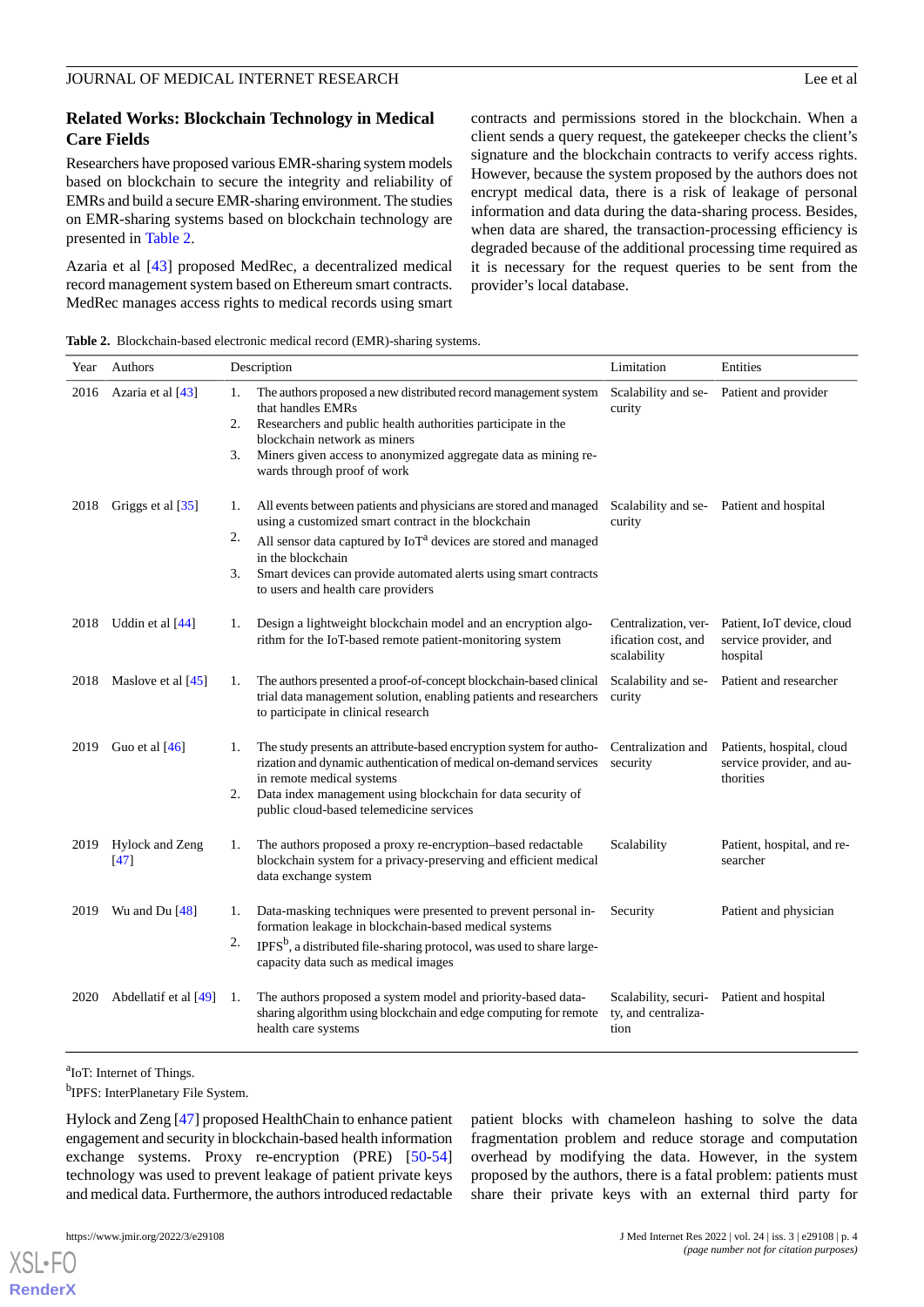re-encryption. Moreover, for patients to share and manage their medical data, they must continuously participate in the blockchain network, burdening patients who have limited resources, unlike hospitals and research institutes.

Wu and Du [\[48](#page-17-17)] proposed an EMR security-sharing model based on blockchain for improving privacy and data scalability in medical data–sharing systems. An EMR security-sharing model based on blockchain uses data-masking technology to hide sensitive information stored in the medical data to prevent leakage of personal information. Moreover, the InterPlanetary File System (IPFS) [[55\]](#page-18-1), a distributed file-sharing protocol, was used to overcome the difficulty of sharing medical data because of the limited block size. However, depending on the masking level, the privacy protection offered by data-masking technology varies in performance. The problem is that applying excessive masking makes it challenging to use the required information, and when the level of masking is low, specific values can be tracked and predicted.

Abdellatif et al [[49\]](#page-17-18) proposed ssHealth, a smart and secure health care system, which is a distributed health care system that enables convenient medical data–sharing among various institutions using blockchain and edge computing. The ssHealth system divides medical data processing, access control, and data sharing into local and blockchain networks and presents a data-sharing security algorithm based on the importance of data to enable safe medical data–sharing. However, there is a problem: it is not possible to guarantee stable service quality because of differences in validation time, depending on the security level. Besides, there is a risk of centralization and privacy breaches because unencrypted medical data and patient personal information pass through edge nodes in the local network.

Existing studies on blockchain-based EMR-sharing systems have used blockchain models designed for cryptocurrencies such as Bitcoin and Ethereum. However, existing blockchain models for cryptocurrency have limitations in providing the security and scalability required in sharing EMRs. The system also failed to meet the requirements of EMR-sharing systems as defined in *Connecting Health and Care for the Nation: A Shared Nationwide Interoperability Roadmap – Version 1.0*, prepared by the Office of the National Coordinator for Health Information Technology (ONC) [[56\]](#page-18-2). Therefore, it is necessary to develop a blockchain-based EMR-sharing system that overcomes the limitations of existing systems and satisfies the security framework defined by the ONC.

In this paper, we propose a patient information exchange (PIE) system. The proposed blockchain-based EMR-sharing system overcomes the limitations of existing blockchain-based EMR-sharing systems and satisfies the privacy and security framework defined by the ONC. Furthermore, our proposed system prevents data loss and privacy breaches in sharing data through the data encryption scheme based on re-encryption, ensuring strong data security. Moreover, data integrity is ensured by preventing the forgery and alteration of EMRs by using the decentralized ledger structure and the unique hash value of the data. Furthermore, allowing patients to set their data-access rights ensures patient ownership of their EMR and establishes

a patient-centered medical system. Moreover, the PIE system provides improved performance by solving the low processing performance and scalability issues due to the limited block capacity of the existing blockchain through the distributed data-sharing method using the IPFS. As a result, we contribute business process optimization, cost reduction, patient outcome improvements, and enhanced compliance in the health care field [[57,](#page-18-3)[58\]](#page-18-4).

## *Methods*

#### **System Model**

Here, we describe the proposed PIE system. In the *Components of the Proposed PIE System* section, we define the entities that make up the components of the system and describe each entity's role. In the *EMR Transaction Structure* section, we describe the structure and components designed to share EMRs effectively. Finally, in the *Security Levels of EMRs* section, we discuss the security level, which depends on the EMR data type and classifies the data based on the type. The system model of the proposed PIE system is shown in [Figure 2.](#page-5-0)

We propose a blockchain-based PIE system to improve the security and efficiency of the EMR-sharing process. To prevent forgery of EMRs and protect patient privacy, we use a consortium blockchain model in which only authorized users can participate. The medical consortium that operates and manages the blockchain comprises state-approved and trusted medical institutions. As the proposed blockchain-based PIE system uses a private blockchain model, the consensus algorithm in the block generation process is not addressed. Instead, the chain is constructed by sequentially storing the generated EMR transactions to create a block and connecting them. Hospitals and medical institutions serve as blockchain nodes that issue EMR transactions and store them in block form. Health care workers and patients who create and use EMRs participate in the blockchain network as users by using IDs issued according to user type after a certification process by a CA. Users participating in the blockchain network can register their EMRs on the blockchain and use them at any time. The proposed PIE system is a patient-centered EMR-sharing system where patients directly participate in the EMR upload and EMR-sharing process. The patient directly generates a key to encrypt the EMR and defines the categories of users who can access the EMR. By allowing patients to manage their own EMRs, we build a user-centered system that protects patients' privacy and gives them ownership of their EMRs.

The proposed PIE system securely protects patient EMRs from security threats such as data forgery and personal information leakage, which can occur during EMR management and sharing. To protect EMRs from the aforementioned security threats, we use public key–based asymmetric encryption and our proposed PRE-based decryption authority delegation mechanism. The proposed decryption authority delegation mechanism prevents private key leakage by decrypting data encrypted with the public key. Moreover, delegating authority to decrypt data solves the problem of data access in an emergency when a patient cannot respond to a request for access to their EMR, as de Oliveira et al [\[59](#page-18-5)] suggested. The proposed PIE system provides a

 $XS$  • FC **[RenderX](http://www.renderx.com/)**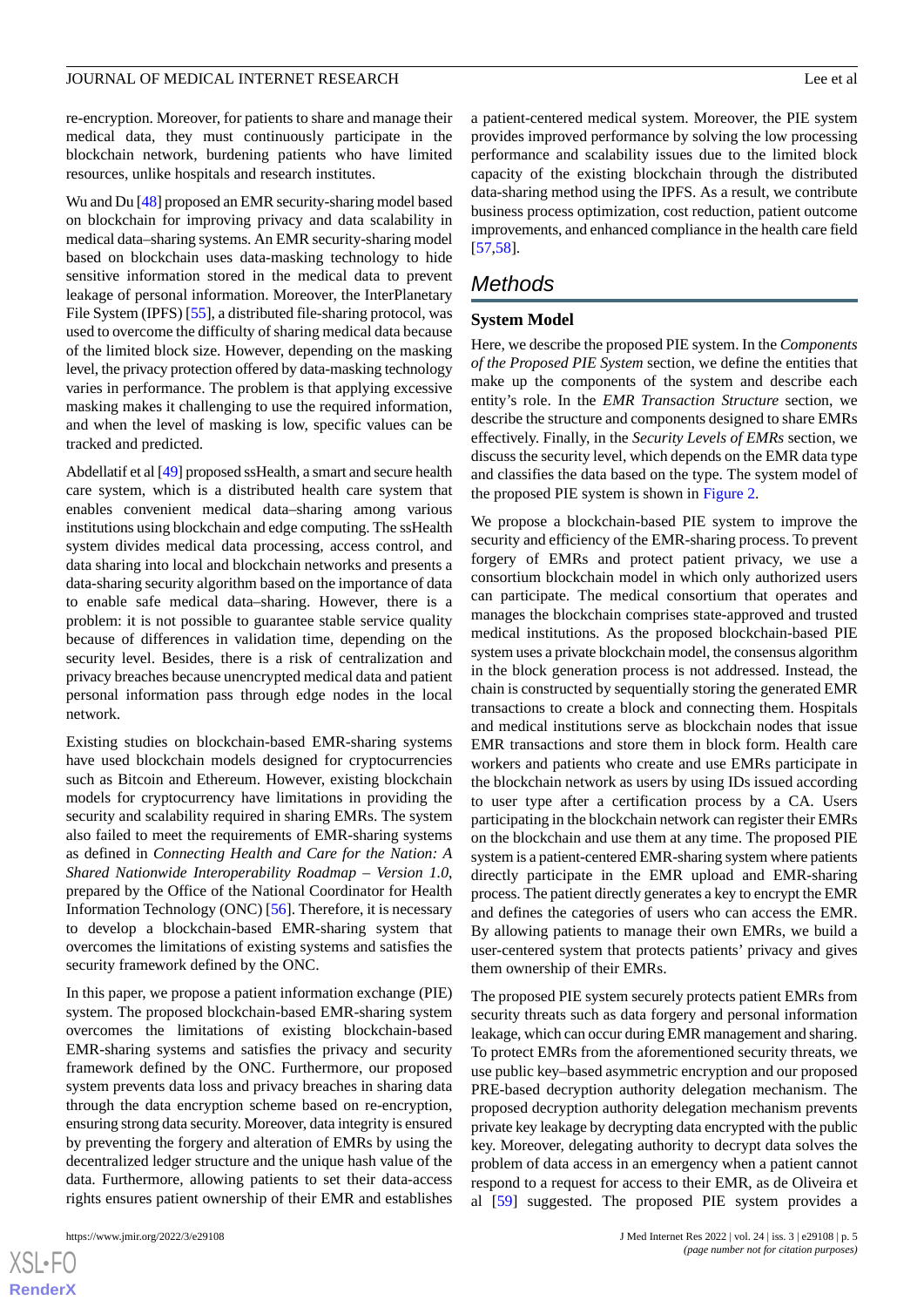re-encryption key that enables the physician who created the EMR to act on behalf of the patient in an emergency when the patient is unable to control access rights to the EMR. The re-encryption key re-encrypts the EMR encrypted with the patient's encryption key into a form that the physician can decrypt with the physician's private key.

The performance and scalability of the PIE system are enhanced by using the IPFS, which supports distributed data-sharing technology. The EMR encrypted with the patient's encryption

key is stored on the IPFS network, and the hash value of the EMR is stored on the medical blockchain in the form of metadata. Instead of storing the data as a whole in the blockchain, it is possible to reduce the load on the system by storing only the hash value of the data. Furthermore, if data are shared using the IPFS, large-capacity data such as magnetic resonance imaging, computed tomography, and endoscopy images can also be shared, improving the scalability of the blockchain system.

<span id="page-5-0"></span>**Figure 2.** The proposed blockchain-based patient information exchange system model. EMR: electronic medical record. IPFS: InterPlanetary File System.



#### **Components of the Proposed PIE System**

The proposed PIE system consists of blockchain nodes (medical consortium), users of the blockchain network (patients and health care workers), and the IPFS. The role of each entity is outlined in the following paragraph:

A medical consortium consisting of hospitals and medical institutions that wish to share EMRs builds and manages a distributed ledger as operator of a permissioned blockchain network in which only authorized users can participate. The medical consortium blockchain stores the information of the EMRs generated by each hospital. The information recorded on the blockchain is a hash value of real medical data stored in the IPFS and simplified medical information that users can

[XSL](http://www.w3.org/Style/XSL)•FO **[RenderX](http://www.renderx.com/)**

comprehend. Data registered on the blockchain cannot be arbitrarily deleted or modified, providing high reliability and medical data integrity. Patients and physicians, who are the users of the blockchain network, share EMR information through the network. Patients can use a decentralized app to share their EMRs in the PIE system. Furthermore, patients set their APs for their EMRs and generate re-encryption keys for re-encryption. Unlike traditional hospital-centered health care systems, the PIE system guarantees the patient's ownership of their EMR. In a patient-centered health care system, where patients have rights to their own EMRs, they have the freedom to choose who can use their EMR and their data at any time. Furthermore, patients may sell their medical data to research institutions or hospitals, in addition to using the data for therapeutic purposes. Health care workers consist of reliable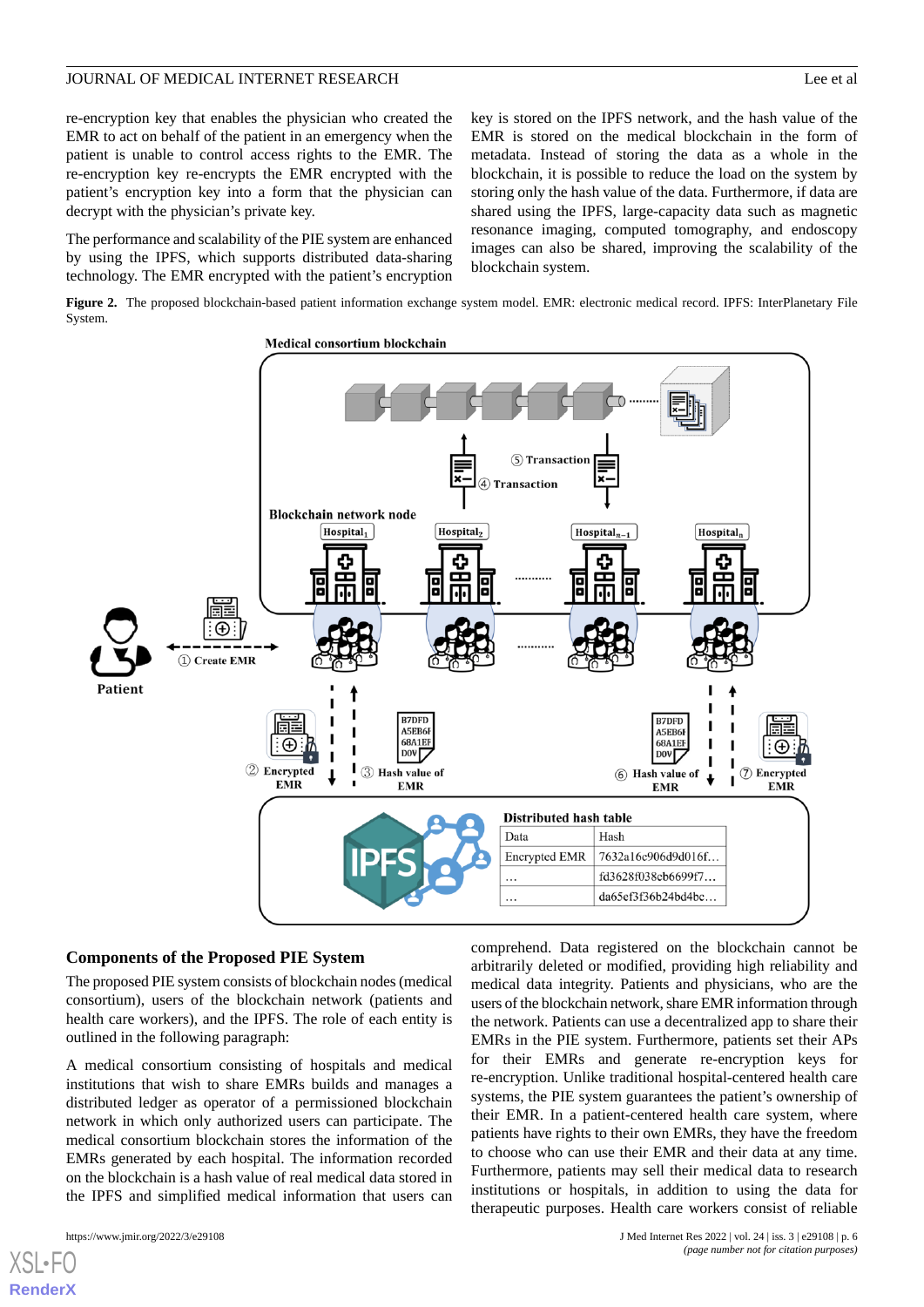physicians and health care service providers such as medical researchers and insurance agents. Health care workers use computer systems at hospitals or medical institutions to encrypt EMRs generated during the patient treatment process and upload them to the IPFS. After uploading the EMRs, health care workers submit the EMR information to their hospitals and institutions. Health care workers also serve as consumers of medical data by, for example, sharing EMRs through a blockchain network to treat patients or using the data for clinical research. The IPFS is a distributed file-sharing system that splits data stored on multiple computers worldwide into small pieces and shares only a portion. The distributed data-sharing method used by the IPFS enables rapid sharing of large-capacity data such as magnetic resonance imaging or computed tomography images. In addition, the IPFS prevents duplicate creation and storage of medical data by managing data with hash values based on data content.

#### **Threat Model**

<span id="page-6-0"></span>In this study, we consider the traditional cryptographic system, not the postquantum cryptographic system. Therefore, we use the discrete logarithm problem, which is one of the difficult problems of 1-way functions. The discrete logarithm problem is one where given *x*,  $y \in Z^*_{q}$ , it is difficult for any probabilistic polynomial time attacker A to find a value m  $\in Z^*_{q}$  such that *x*  $y = y^m$ . Therefore, the attacker cannot obtain the private key from a public key or ciphertext. Our system model considers external threats from outside the system and internal threats from the system participants. We assume that both threats are in the form of a logical attack, not a physical attack. The external threats target the patients' private data such as the EMR, insurance details, and other personal information. For example, an external attacker wants to eavesdrop on all communication among the participants to obtain patients' personal information. Internal attackers can include health care researchers or insurance agents. They are allowed access to limited information in the form of an abstract regarding disease and length of hospital stay, not details of the disease or patients'personal information. However, internal attackers are snooping for patients' private data; therefore, they try to access their medical information. In addition, internal attackers attempt to manipulate clinical results or commit insurance fraud by arbitrarily forging a patient's EMR. [Table 3](#page-6-0) shows the attack scenarios and threat situations considered in the proposed blockchain-based EMR-sharing system.

**Table 3.** Attack scenarios and threats considered by the proposed system.

| Types and attack scenario | <b>Threats</b>                                                                |
|---------------------------|-------------------------------------------------------------------------------|
| <b>External threats</b>   |                                                                               |
| Eavesdropping             | Private data leakage (eg, electronic medical record and personal information) |
| Denial of service         | Service unavailable                                                           |
| <b>Internal threats</b>   |                                                                               |
| Abnormal access           | Private data leakage                                                          |
| Data forgery              | Unexpected output                                                             |
|                           |                                                                               |

#### **EMR Transaction Structure**

The proposed blockchain-based medical system uses transactions designed to effectively share the desired medical data while preventing leakage of personal information and data when uploading the medical data to the blockchain. A unique identifier or ID is used in the blockchain network by the physician who created the EMR and the patient who is the owner of the generated data. The CA issues a user ID according to the type of user participating in the blockchain network. A user ID is a randomly generated value consisting of numbers and letters; it is possible to identify users but not know who the owner is. Information about users who can map users to user IDs is securely managed by a CA such as the trusted government authority that issued the ID. As the user IDs are correlated, users are protected from the threat of personal information leakage [[60](#page-18-6)[,61](#page-18-7)]. The timestamps record the time the transaction was created. Medical information contains minimal necessary

medical information, excluding sensitive information that can identify the user from the patient's EMR. For example, even if information such as the gender of the patient, type of disease, age, and exercise status is disclosed, it is not a serious problem because the owner of the data cannot be identified. The information is only used in the search process to identify a specific EMR of interest among the various EMRs stored in the blockchain. The metadata contain the hash value, which is the address value of the data received after uploading the encrypted EMR to the IPFS. Using this, a specific EMR can be shared in the IPFS. The contract code contains the code to execute the smart contract, for example, the user's AP. The signature is the one created by using the private key of the physician who created the transaction (the physician who treated the patient and generated the EMR). The structure of transactions for effective and safe EMR management and sharing is shown in [Table 4](#page-7-0).

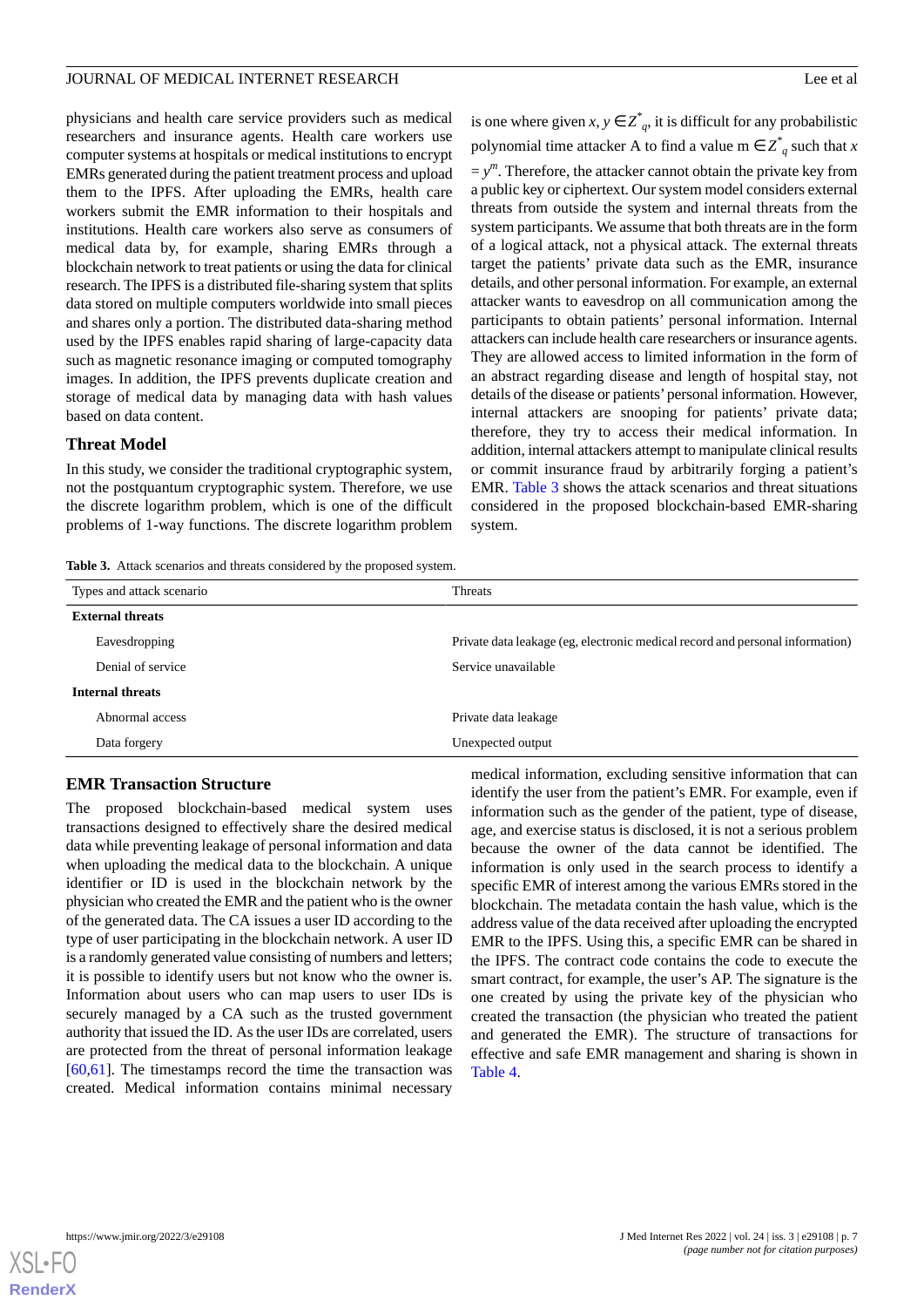<span id="page-7-0"></span>**Table 4.** Transaction structure for electronic medical record (EMR) sharing.

| Field                  | Definition                                 |
|------------------------|--------------------------------------------|
| User ID                | IDs of the patient and physician           |
| Timestamp              | Time the transaction was created           |
| <b>EMR</b> information | Summary of information in the EMR          |
| Metadata               | Hash value of encrypted EMR                |
| Contract code          | Patient's defined access permission policy |
| Signature              | Signing with the user's private key        |

## **Security Levels of EMRs**

Patient EMRs may include data relating to clinical trials and insurance as well as sensor data generated by health care devices, in addition to medical information generated during the process of receiving treatment in hospitals. Depending on the EMR data type, the required security levels will differ. For example, if information such as name, residence, and social security number, which can identify an individual, is leaked to outside parties, it can lead to serious personal information leakage; consequently, a high security level is required. Conversely, information that is not personally identifiable, such as gender, age, eating habits, and exercise status, does not

require a high security level because it is not a serious problem even if this information is disclosed to outside parties. Therefore, it is necessary to provide differentiated security levels and separate management, with respect to the sensitivity of the personal information, according to the EMR data type.

The minimum security level required for each data type is established by categorizing privacy sensitivity according to data type and evaluating accessibility and data potential per user. The security levels assigned according to the sensitivity of private information fall into three classes: private, moderate, and low. [Table 5](#page-7-1) lists the security levels differentiated according to the type of information contained in the EMR.

<span id="page-7-1"></span>**Table 5.** Security levels required depending on the type of information contained in the electronic medical record.

| Division and class                                                           | Security level |  |
|------------------------------------------------------------------------------|----------------|--|
| <b>Medical record</b>                                                        |                |  |
| Medical information                                                          | Private        |  |
| Admission record                                                             | Private        |  |
| Prescription                                                                 | Private        |  |
| Medical imaging (x-ray, magnetic resonance imaging, and computed tomography) | Private        |  |
| <b>Clinical trial</b>                                                        |                |  |
| Medical device                                                               | Low            |  |
| Medicine                                                                     | Low            |  |
| Clinical observation                                                         | Low            |  |
| Omics (genomics)                                                             | Low            |  |
| Lifelog                                                                      |                |  |
| Sensor data (weight, heart rate, and sleep pattern)                          | Moderate       |  |

#### **EMR-Sharing Process in the PIE System**

#### *Overview*

This section presents the EMR-sharing process that protects the patient's EMR from various attacks and safely shares it. Moreover, it describes the work performed in each process. A more detailed description of each process-specific algorithm is provided in [Multimedia Appendix 1](#page-15-4). The proposed EMR-sharing process consists of a user registration phase, an EMR upload phase, and an EMR-sharing phase. The user registration phase

concerns joining the blockchain network so that users such as patients and physicians can manage and share medical data. The EMR upload session concerns registering on the blockchain the medical data generated when treating patients. The process of publishing a patient's EMR on the blockchain involves data encryption, access rights setting, transaction creation, and uploading. Finally, the EMR-sharing phase concerns the process of downloading the encrypted patient EMR from the blockchain, re-encrypting it, and then decrypting it to obtain the original version. The notations used for EMR encryption and re-encryption in the proposed system are listed in [Table 6](#page-8-0).

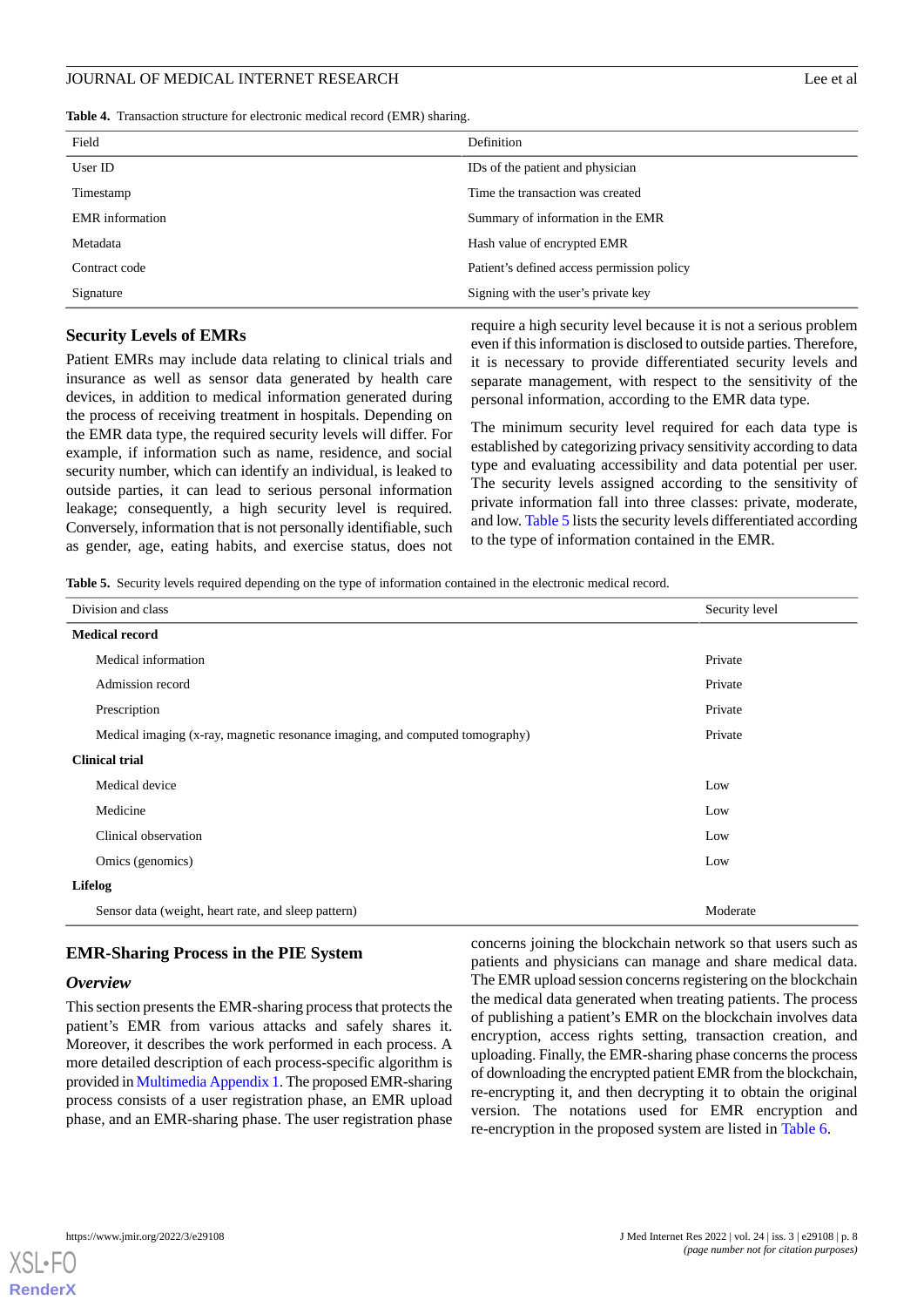<span id="page-8-0"></span>**Table 6.** Notations used for electronic medical record (EMR) encryption and re-encryption in the proposed system.

| Notation | Description                             |
|----------|-----------------------------------------|
| ID       | User ID (patient or physician)          |
| SK       | Private key of the user                 |
| PK       | Public key of the user                  |
| DEK      | Dedicated encryption key to encrypt EMR |
| RK       | Re-encryption key                       |
| $C_i$    | <b>Encrypted EMR</b>                    |
| $P_i$    | Patient                                 |
| $D_i$    | $Dactor_i$                              |
| AP       | Access policy                           |
| $hash_i$ | Hash value of the encrypted EMR         |
|          |                                         |

#### *Initial Phase: User Registration*

Patients and physicians want to participate in the blockchain network to manage EMRs and securely share them with other users. Users participate in the blockchain network through the user registration process, which consists of an identity registration phase to register the user's identity and an authentication phase to obtain security parameters to generate an encryption key. [Figure 3](#page-8-1) shows the user registration process for users to join the blockchain network. In the ID registration step, the user sends the ID registration request message that contains the user's attributes to a CA. The user attributes identify whether the user is a health worker or a patient. The CA also uses the user attributes to identify the user's ID. Once the identification is complete, if the user is legitimate, the CA classifies the user type based on the user attributes. Subsequently, depending on the user type, a user ID is generated and delivered to the user along with the certificate. Users who are judged to be not legitimate because their attributes are not validated will be denied user registration. A user who has successfully registered an account then sends a message, including the certificate, to the CA requesting security

parameters to generate the encryption key needed for EMR sharing. If the certificate is valid, the CA provides the security parameters to the user. Thus, through the user registration step, users who join the blockchain network generate a public key and a private key using the security parameters received from the CA. First, the user selects a random decimal number corresponding to  $x \in \overline{Z}_{q}^{*}$ . The selected *x* is set as the user's secret key and is never shared. Next, users generate a public key for use in the network using their private key and the key generator. Users who can directly generate the encryption key that they use for EMR sharing can generate an encryption key each time an EMR is created, thus protecting the EMR with a different key each time. Because of the nature of an EMR that has been used for a long time, the encryption key must be maintained as is when data are encrypted [\[62](#page-18-8)]. However, this introduces security vulnerabilities, endangering EMR and patient privacy. To prevent this, in our system, users create the encryption key themselves, and the existing EMR uploaded to the IPFS is updated with data encrypted with the new key through a data version update. Users who successfully register an account and generate an encryption key can share medical data through the blockchain network.

<span id="page-8-1"></span>**Figure 3.** Initial phase: the user registration process to participate in the blockchain network.



#### *Phase 1: EMR Upload—Block Generation*

When a medical record is generated for treatment, the patient creates a dedicated encryption key to encrypt their EMR and a re-encryption key  $RK_{PDi}$  to re-encrypt the encrypted EMR. The re-encryption key is generated using the patient's private key

[XSL](http://www.w3.org/Style/XSL)•FO **[RenderX](http://www.renderx.com/)**

 $RK_{PDi}$ , the AP, and the user ID, which was created by the patient, to the physician who provided treatment. Upon receiving the message from the patient, the physician encrypts the patient's

and the physician's public key. At the same time, the patient creates an AP that defines the level of users who can access the EMR. Next, the patient sends the dedicated encryption key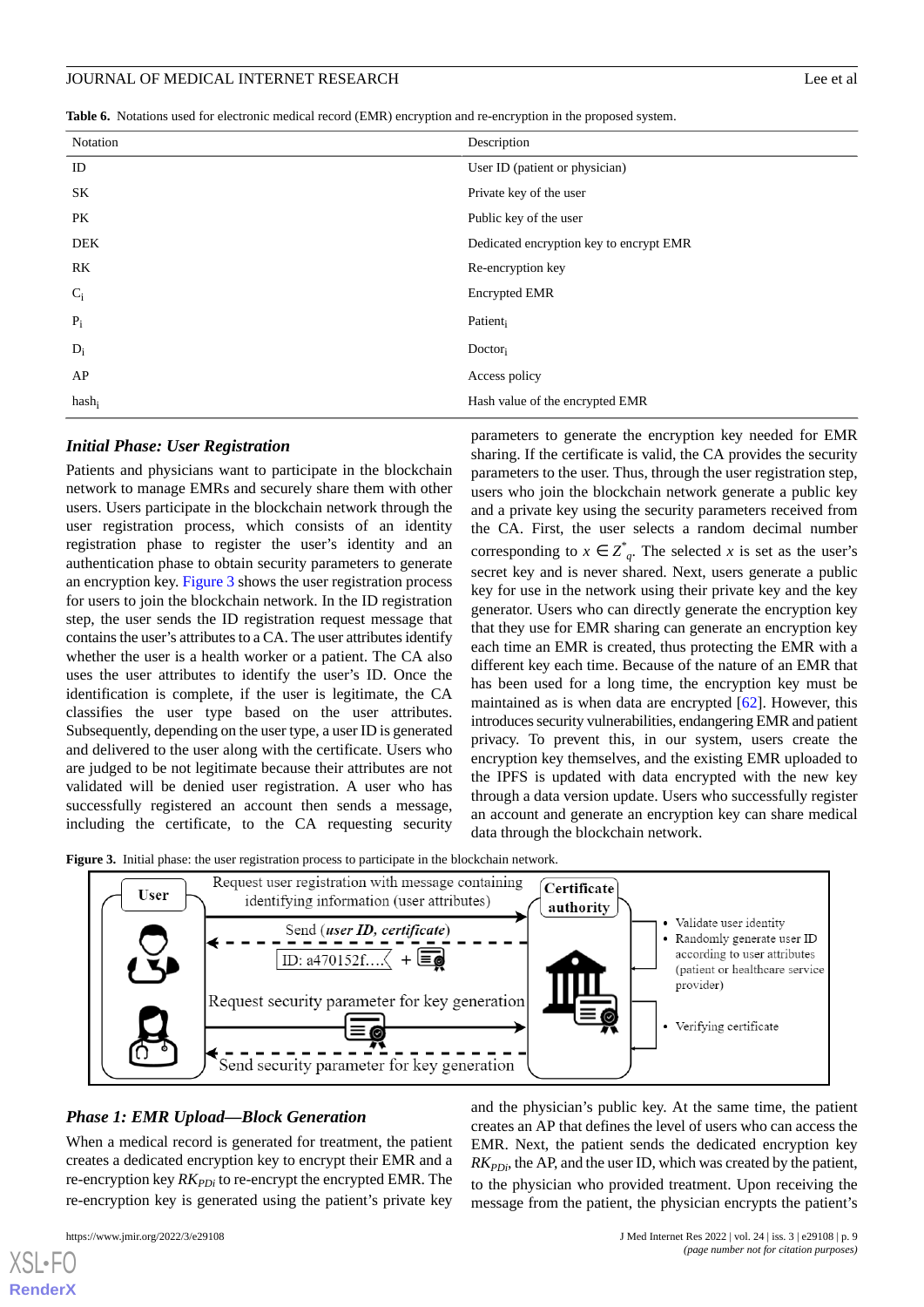EMR with the patient's dedicated encryption key. The physician then uploads the encrypted EMR, *C<sup>P</sup>* , to the IPFS and receives the hash value, *hash(C<sup>P</sup> )*, of the data the IPFS has stored. Next, the physician submits the user ID related to the EMR, the minimum information required to distinguish *EMR<sup>P</sup>* , and  $hash(C_P)$  to the medical institution to which they belong. Finally,

the medical institution uses the information in the message to create a transaction and publish it on the blockchain. [Figure 4](#page-9-0) shows the EMR upload flow diagram of the proposed blockchain-based PIE system. The method of uploading EMR information to the blockchain follows algorithm 1 defined in [Textbox 1.](#page-9-1)

<span id="page-9-0"></span>



<span id="page-9-1"></span>**Textbox 1.** Algorithm 1: the electronic medical record upload.

#### **Algorithm 1**

- Input: Secret keyp<sub>atient</sub>, public key<sub>Doctor</sub>, dedicated encryption key, user ID<sub>Patient</sub>, hash(C<sub>Patient</sub>), and access policy
- Output: Re-encryption key, access policy, summary information from electronic medical record, hash value returned by the InterPlanetary File System, and transaction
	- The patient selects a random security parameter value *r*to generate a dedicated encryption key for encrypting their electronic medical record.
	- The patient uses their secret key  $SK_P$  and the physician's public key  $PK_D$  to generate a re-encryption key  $RK_{P\rightarrow Di}$  for re-encrypting their *EMRP*.
	- The patient generates an access policy that defines which users can access their electronic medical record.
	- The patient transmits the dedicated encryption key,  $RK_{P\rightarrow Di}$ , access policy, and *UserID<sub>P</sub>* to the physician who treated them.
	- The physician who receives the dedicated encryption key,  $RK_{P\rightarrow Di}$ , access policy, and  $UserID_P$  from the patient encrypts the patient's medical record EMR<sub>P</sub> using the dedicated encryption key.
	- The physician uploads the encrypted patient electronic medical record  $C_P$  to the InterPlanetary File System and receives the  $hash(C_p)$ , the hash value of the electronic medical record.
	- The physician submits the patient's ID, summary information from *EMRP*, and hash value to the hospital.
	- The hospital uses the received information to create a transaction and uploads it to the blockchain network.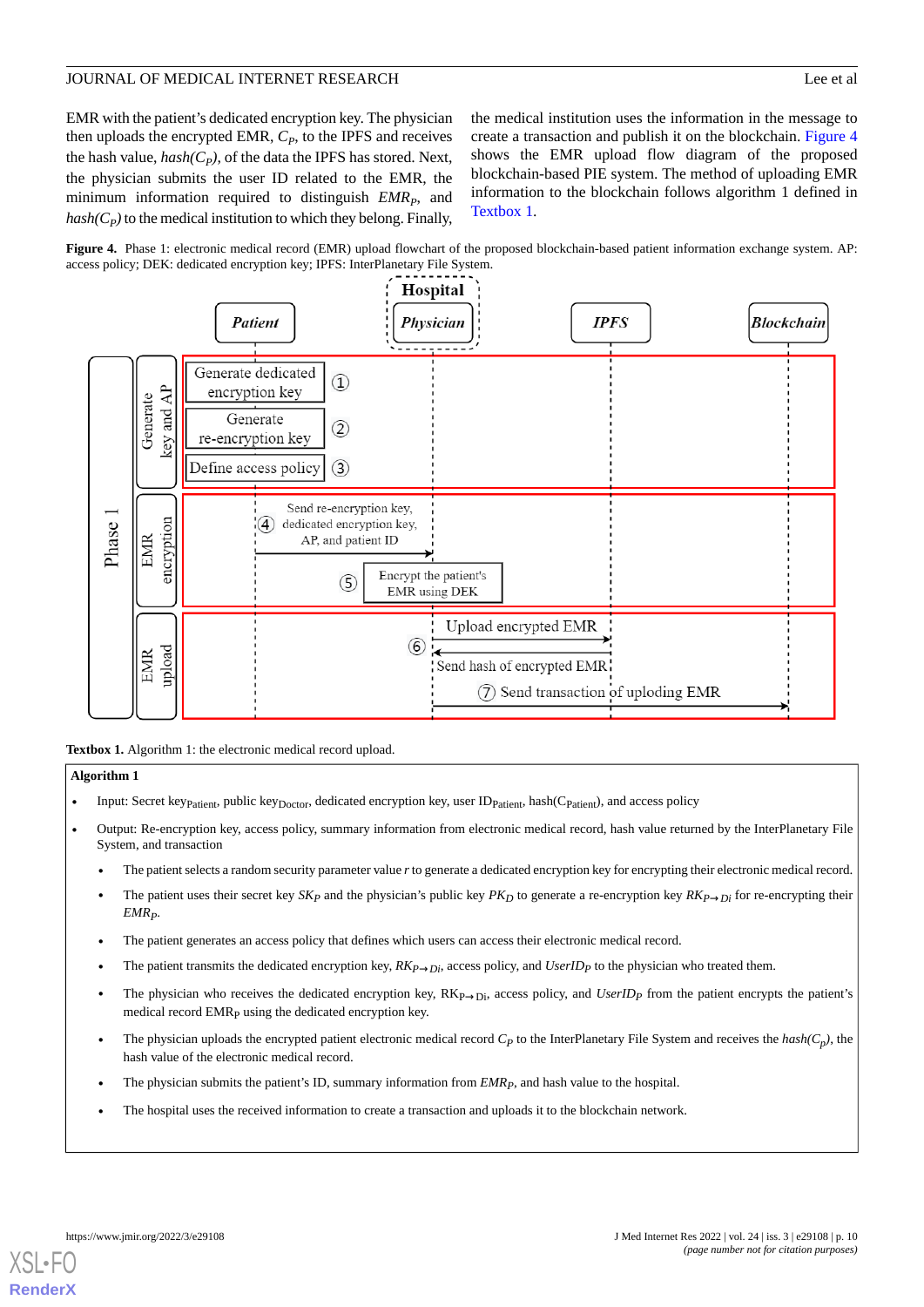#### *Phase 2: EMR Sharing*

Users who want to share and use a particular EMR can search for it on the blockchain through a smart contract and request a re-encryption key. As the medical field is closely related to human life, the target and purpose regarding the EMR data must be legitimate. However, it would be difficult to find the desired EMR among countless data because it is hidden to protect the patient's privacy. Therefore, in the proposed PIE system, smart contracts are applied so that patients and health care workers who are users of the blockchain network can perform a quick and accurate search for the data they want. Moreover, the efficiency of the EMR-sharing process has been improved by automating the process of requesting decryption rights after searching for an EMR. The requester uses summary information from the EMR and the user ID (the ID of the hospital that uploaded the data or the patient's ID) to quickly search for a transaction containing the information of the desired EMR. Then, the requester downloads the encrypted EMR from the IPFS using the acquired transaction information. As the downloaded EMR is encrypted with a dedicated encryption key, it must be decrypted using the patient's private key or re-encrypted using the re-encryption key before using it. However, because sharing the patient's private key is very dangerous, the requester must send a message to the patient requesting a re-encryption key for re-encryption. The message

requesting the re-encryption key goes through the user verification process of the access check contract. Initially, the user verification process checks whether the requester's security level satisfies the patient's EMR AP. When it is confirmed that the user has met the required security level, a message requesting a re-encryption key is sent to the patient, the owner of the EMR. Upon receiving the message requesting the re-encryption key, the patient sends *RKPRequester* to the requester. If a patient cannot issue a re-encryption key because they have been incapacitated by a serious illness such as acute stroke, the physician participating in the EMR generation can temporarily issue a re-encryption key according to the emergency event procedure. The requester who receives *RKPRequester* can re-encrypt *C<sup>P</sup>* and then decrypt with their private key. The EMR-sharing procedure is performed in the order specified in [Textbox 2.](#page-10-0) The EMR-sharing flowchart of the proposed blockchain-based PIE system is illustrated in [Figure 5](#page-11-0). The biggest advantage of using PRE technology for medical data security is that users can decrypt a downloaded EMR encrypted with their key without the patient's private key. Therefore, it minimizes the threat of leakage of the patient's private key and information. Moreover, the proposed re-encryption technology–based medical data encryption method can satisfy the medical field's requirements for sharing medical data while protecting the medical data from other eyes when sharing the EMR. [Figure 5](#page-11-0) shows the EMR-sharing procedure in the proposed PIE system.

<span id="page-10-0"></span>**Textbox 2.** Algorithm 2: electronic medical record sharing.

#### **Algorithm 2**

- Input: Summary information from the electronic medical record, user ID, and user's security level
- Output: Re-encrypted electronic medical record *C<sup>d</sup>* and *RKP*→*Requester*
	- The physician executes a smart contract for electronic medical record retrieval to find a transaction containing the information of the desired electronic medical record.
	- The smart contract uses the user ID or the electronic medical record's summarized information to find a transaction containing the desired information and returns it.
	- The physician who receives the transaction information downloads the encrypted electronic medical record *C<sup>P</sup>* from the InterPlanetary File System using the hash value contained in the transaction.
	- The physician executes the re-encryption key request smart contract to request the key *RKEMRP* for re-encryption from the patient who is the owner of the encrypted electronic medical record.
	- The smart contract for requesting the re-encryption key performs a user authentication step to verify that the security level submitted by the user who requested the message transmission satisfies the access policy set by the patient.
	- If the security level of the user requesting the re-encryption key satisfies the access policy, the smart contract sends a message requesting the re-encryption key to the patient (if the user's security level does not meet the criteria, the request is denied).
	- The patient who receives the message requesting the re-encryption key generates *RKP*→*Requester* using the requester's public key and send it to the requester.
	- The physician receiving  $RK_{P\rightarrow Requester}$  uses it to re-encrypt  $C_P$  into  $C_D$ .
	- The physician uses their private key to decrypt *C<sup>D</sup>* to obtain the original *EMRP*.

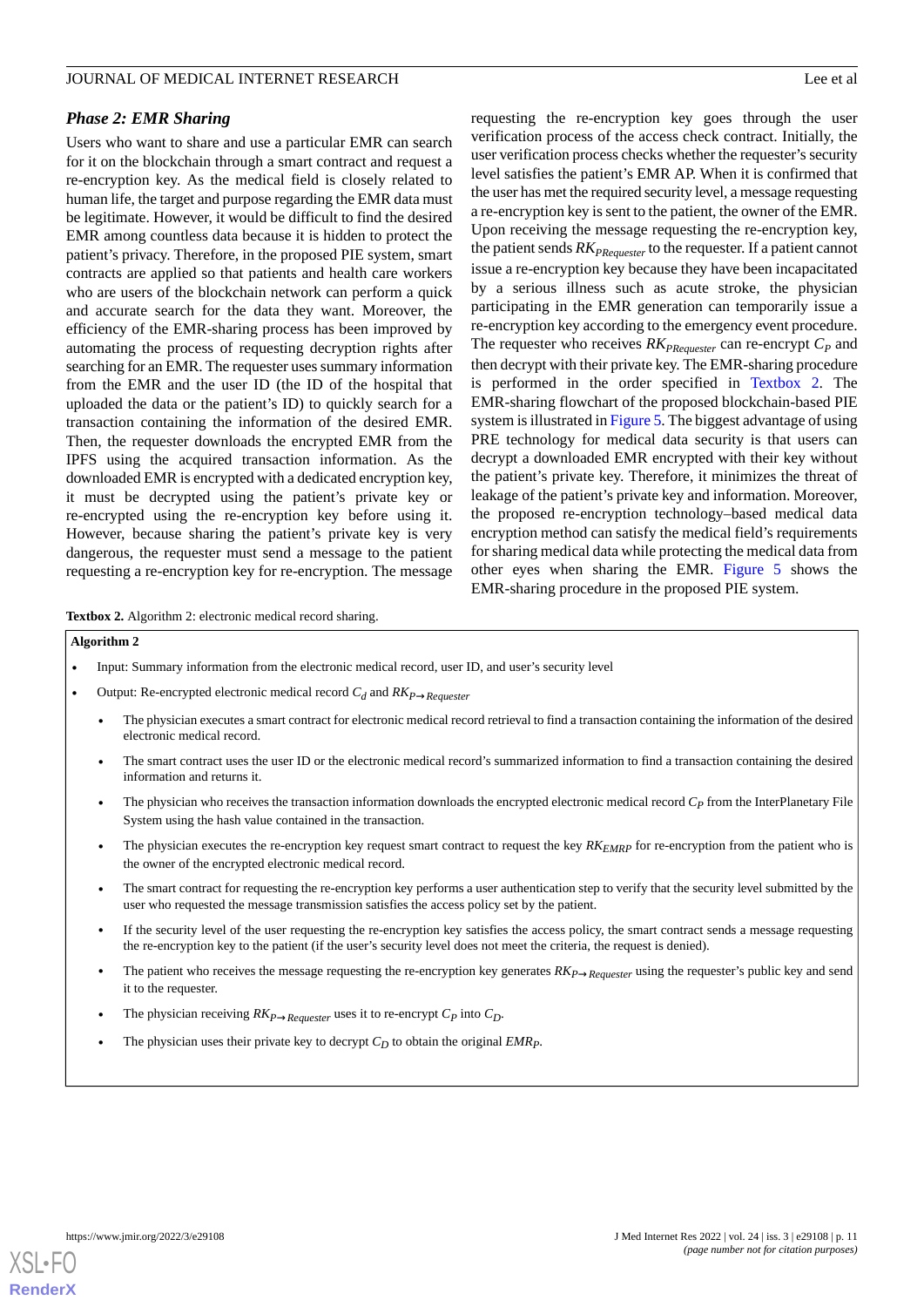<span id="page-11-0"></span>**Figure 5.** Phase 2: electronic medical record (EMR)–sharing process flowchart of the patient information exchange system. (A) EMR-sharing process in the general case where the patient controls the re-encryption key, (B) EMR-sharing process in emergencies where the patient has no control over the re-encryption key IPFS: InterPlanetary File System; PK: public key.



(A) EMR-sharing process in the general case where the patient controls the re-encryption key



(B) EMR-sharing process in emergencies where the patient has no control over the re-encryption key

## *Results*

[XSL](http://www.w3.org/Style/XSL)•FO **[RenderX](http://www.renderx.com/)**

## **Simulation Design**

A simulation was designed to verify that the proposed blockchain-based medical system sufficiently reflects the medical field's requirements and enables safe data sharing. We simulated the process of sharing encrypted EMRs over a

blockchain network. In the EMR-sharing process of uploading and downloading EMRs over the network, we checked the effect of the time taken to process the data and the size of the data shared on the system's performance. Moreover, the performance of the proposed smart contract–based re-encryption key–sharing method was verified by measuring the execution time of the smart contract. This paper does not cover improvements to the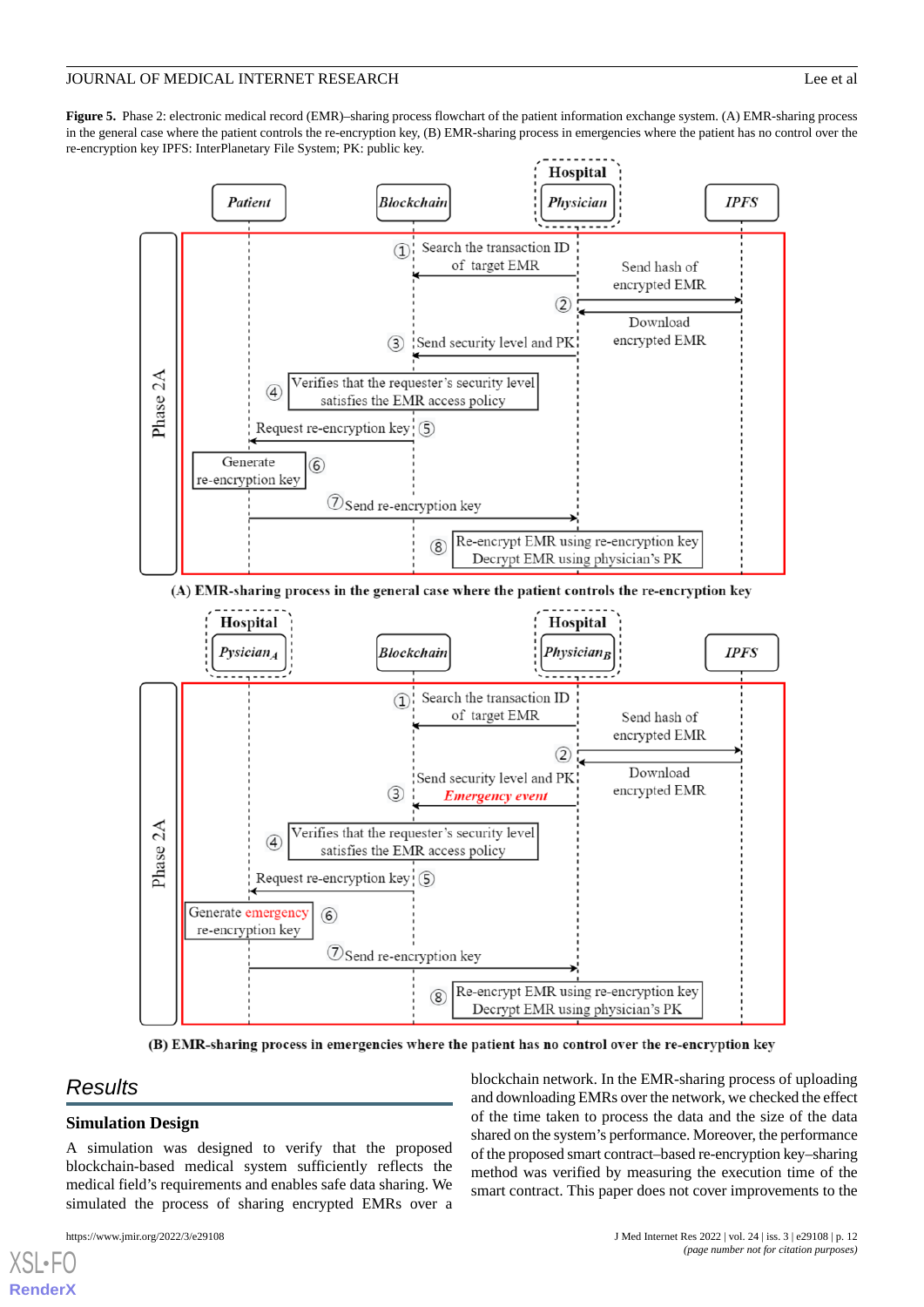consensus process performed on the blockchain network; therefore, the improvements were not evaluated.

The test environment was designed based on the data-sharing process defined in the *Methods*section. The simulation consisted of 2 physicians, a patient, a medical consortium, and a public IPFS network participating in the blockchain network as the minimum unit for sharing an EMR. Entities on the network were classified into two categories: a host operating a blockchain network and a guest operating on the network. All processes in the proposed system can be viewed as interactions among guests. In the test environment, there was a consortium to which many hospitals belonged, and each hospital had a Flask server with a different port. The code of the software development kit used to implement the blockchain network is Node.js. The host computer was a PC running Windows 10 Pro 64x (Microsoft Corp) in a wired environment, with 32 GB memory and Intel

| Core i7-10700K central processing unit at 3.80 GHz. The guest |  |  |
|---------------------------------------------------------------|--|--|
| computer was a PC running Ubuntu 18.0.4 64x (Canonical) in    |  |  |
| a wired environment, with 10 GB memory and Intel Core         |  |  |
| i7-10700K central processing unit at 3.80 GHz. The            |  |  |
| communication rates considered were the download and upload   |  |  |
| rates in megabits per second: host upload and download rates  |  |  |
| and guest upload and download rates.                          |  |  |

The simulation was performed on 1 PC to directly compare the host's and guest's processing times. Blockchain implementation was performed using Hyperledger 2.3.1 [\[63](#page-18-9)]; Apache CouchDB [[64\]](#page-18-10) was the state database. The network consisted of 4 orderer nodes, 3 organizations, 2 peer nodes for each organization, and 1 channel. The chain code for smart contracts used Go. [Table](#page-12-0) [7](#page-12-0) shows the parameters used for the proposed PIE system simulation.

<span id="page-12-0"></span>

|  |  | <b>Table 7.</b> Simulation parameters. |
|--|--|----------------------------------------|
|--|--|----------------------------------------|

| Parameters              | Values                                                                |
|-------------------------|-----------------------------------------------------------------------|
| Data size               | 0.4 kB, 1 MB, 10 MB, 100 MB, and 1 GB                                 |
| Data type               | $\text{CSV (text)}$ and $\text{DICOM}^{\text{a}}$ (images and videos) |
| Number of orderer nodes | 4                                                                     |
| Number of organizations | 3                                                                     |
| Number of peer nodes    | 6                                                                     |
| Number of channels      |                                                                       |
| Data rate               | 100 Mbps                                                              |
| <b>Block size</b>       | 1 MB                                                                  |
| <b>Block</b> timeout    | 2 seconds                                                             |
| Database                | Apache CouchDB                                                        |

<sup>a</sup>DICOM: Digital Imaging and Communications in Medicine.

#### **Simulation Results**

To evaluate the performance of the proposed PIE system, we measured the time required for the EMR-sharing process and the execution time of the smart contract for re-encryption key sharing. The EMR-sharing process was divided into upload and download processes, and the time taken to perform each process was measured. The execution time of the EMR upload process was defined as the time taken to upload the EMR to the IPFS and post the returned EMR hash value to the blockchain. The execution time of the EMR download process was a measure of how long it took users to download the EMR over the IPFS. Considering the characteristics of an EMR that supports various types of data, the simulation was performed using various data, ranging from text format (0.4 kB) to medical images (1 GB). The simulation measured only the time required in the communication process for exchanging data among users and did not consider the impact on the process of the data encryption and decryption operations. To objectively evaluate the performance of the proposed system, we performed a comparative analysis with existing blockchain-based medical information exchange systems. Simulations were performed for three types of systems (an on-chain–based system designed for

 $XS$  $\cdot$ FC **[RenderX](http://www.renderx.com/)** cryptocurrency, an Ethereum-based system using the IPFS, and a PIE system); the results of the simulations for the EMR upload process are shown in [Multimedia Appendix 2](#page-15-5) [\[47](#page-17-16),[48\]](#page-17-17).

Through the EMR upload simulation it was confirmed that the larger the data to be uploaded, the longer it takes; the larger the amount of data to be uploaded, the higher the required data rate. As a result, the processing time increased dramatically for data that exceeded the acceptable data rate (100 Mbps) in the simulation environment. In an on-chain–based system that stores data in the original form in blocks, the size of data that can be uploaded is limited to 1 MB, which is the maximum size of the block; therefore, there is no simulation result for data beyond that size. Most of the time taken to upload an EMR was when a query request needed to be made to the blockchain network, which took an average of 2.1 (SD 0.0343) seconds. The actual time taken to upload an EMR to the IPFS increased depending on the size of the data, but it was very short. A graph of the time it takes to upload EMR to IPFS can be found in [Multimedia](#page-15-6) [Appendix 3](#page-15-6). The time required to upload data that ranged from 0.4 kB to 100 MB was relatively short compared with the query request time; therefore, it did not significantly affect the overall EMR upload time. Again, when uploading data that ranged from 0.4 kB to 100 MB, the overall EMR upload time was comparable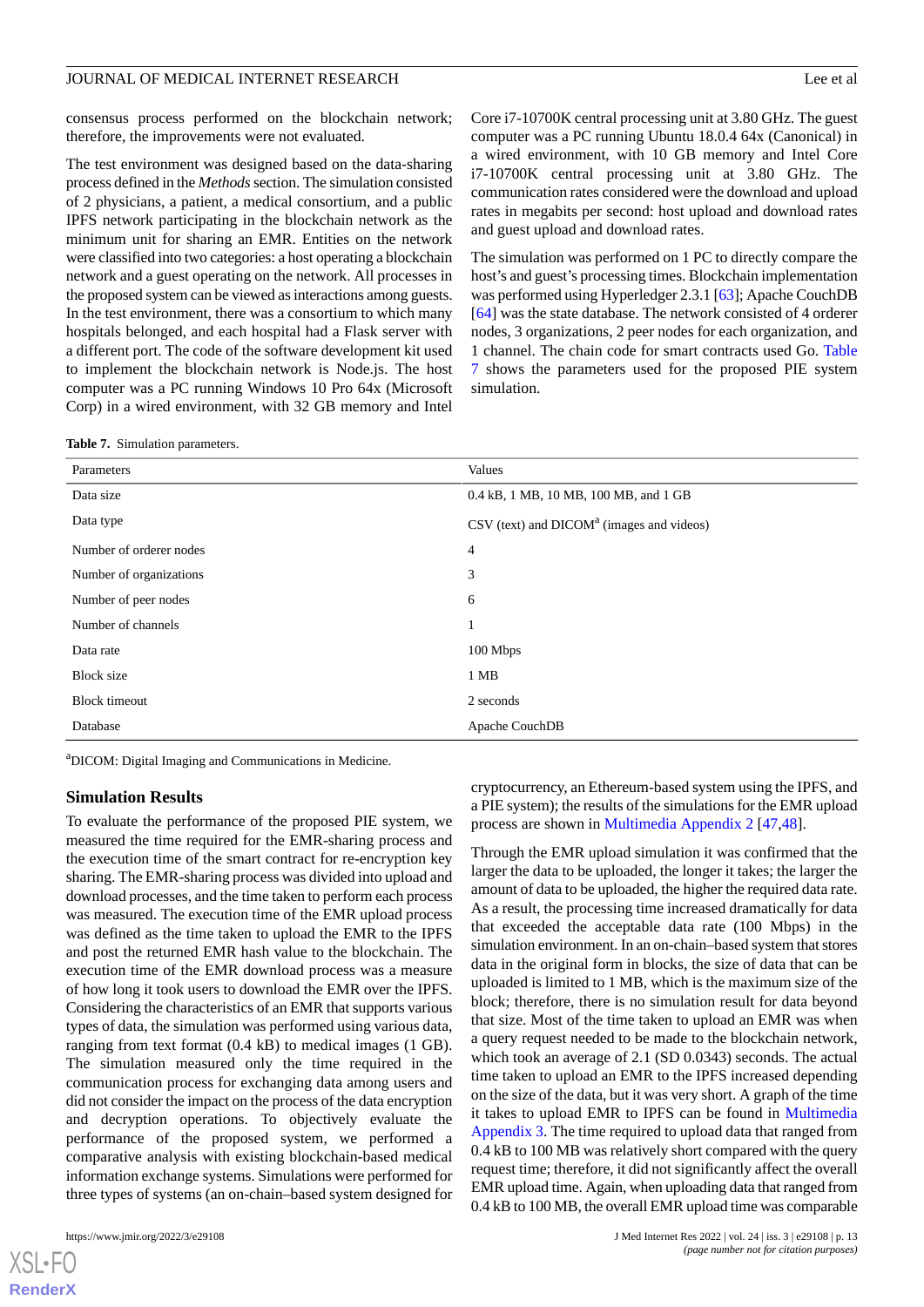with the query request time (average of 2.1 seconds, SD value  $= 0.2947$ ). However, when uploading  $>500$  MB of data, the time taken to upload the EMR to the IPFS was longer than the query request time, which affected the overall EMR upload time. Uploading 500 MB and 1 GB of data took an average of 4.5 (SD 0.1329) seconds and 5.7 (SD 0.21) seconds, respectively, for the Ethereum-based system and the proposed PIE system. The PIE system and the Ethereum-based system showed similar performance in that the EMR was distributed and shared using the IPFS. However, in the Ethereum-based system, there is a problem: to decrypt the shared medical data, the patient's private key needs to be shared or the patient needs to directly decrypt the shared medical data. This gives rise to a fatal security problem: the patient's private key and EMR can be leaked directly to others. In contrast, the PIE system prevents the leakage of the patient's private key and EMR by using a re-encryption scheme and enables users who have shared their EMRs to decrypt them smoothly, providing high security along with the same performance as that of the Ethereum-based system. Uploading the actual EMR to the IPFS and sharing it through a decentralized technique has 3 important implications in a blockchain-based medical data system. First, medical data can be shared without capacity limitation through a peer-to-peer network. This advantage can thus alleviate the problem of low processing efficiency and data scalability because of the blockchain's limited block capacity. Second, by storing the hash value, which is the unique address value of the data, it is possible to reduce the blockchain's storage burden and solve the EMR reduced redundancy storage problem. When sharing an EMR, the PIE system reduces the burden on the nodes and allows data to be shared faster. The distributed data-sharing method using the IPFS determines the performance according to the number of users sharing data, showing higher performance as the number of users increases. Therefore, EMR sharing using the distributed data-sharing method is effective for the medical system because it can share data faster while reducing the burden on the node. However, the data-sharing method using the IPFS has a problem in that there must be at least one node that stores the data to be shared in the IPFS network. If the data are not stored (pinned) on the IPFS network, the shared system can fail. To prevent this, the hospital that created the EMR needs countermeasures such as storing data in a local database in preparation for the worst-case scenario after uploading.

The simulation results for downloading the EMR posted on the blockchain are presented in [Multimedia Appendix 4](#page-15-7) [\[47](#page-17-16),[48\]](#page-17-17). The simulations we conducted used various data sizes ranging from 0.4 kB to 1 GB. The IPFS used in the simulations is an open network, with a variable number of users participating in data-sharing operations. Therefore, even with a blockchain system using the same IPFS, differences in performance may occur depending on the number of users participating in the network. The Ethereum-based blockchain system [\[48](#page-17-17)] and the PIE system we propose use the IPFS to alleviate the blockchain's scalability problem. However, there is a big difference between the 2 models in the pieces of information they store. In the model proposed in the study by Wu and Du [[48\]](#page-17-17), only the detailed information of the EMR is stored, whereas in the PIE system we propose, the original EMR is stored as is. Storing the original data of the EMR generated in

[XSL](http://www.w3.org/Style/XSL)•FO **[RenderX](http://www.renderx.com/)** the medical process can ensure the integrity of medical data and increase its usability in medical systems. The simulation results show the difference in performance between storing only the detailed information of the EMR and storing the original EMR as is. Even considering that the performance of the IPFS may fluctuate depending on the number of participating users, it takes less time to download the original EMR than it takes to download the details of the EMR. These results mean that the proposed PIE system provides higher scalability in that it can provide the original EMR to users more quickly. The average time taken to download 1 MB of medical data encrypted using the unique address value of the medical data uploaded to the IPFS in the proposed PIE system is 0.01014 (SD 0.0028) seconds. This is approximately 5.5 times faster than the average download time of 0.0562 (SD 0.0052) seconds taken by the on-chain–based blockchain model without the IPFS. Existing blockchain systems that publish and share data without using the IPFS increase the burden and have limitations in scalability as the size of the data to be shared increases. However, there is no limit to the size of the EMR posted on the blockchain in the proposed method, ensuring high scalability and higher processing performance than that of existing systems. Therefore, for medical systems that need to share medical data, it is more effective to use the distributed data-sharing method.

We performed a simulation of the smart contract–based re-encryption key–sharing process. The re-encryption key–sharing process verifies the user requesting the re-encryption key to use the patient's EMR and passes the re-encryption key to the user. The user who receives the re-encryption key performs the re-encryption process and finally decrypts the encrypted EMR using their private key to use the patient's EMR. A graph of the smart contract simulation results for re-encryption key sharing is in [Multimedia Appendix 5.](#page-15-8) The simulation was performed with 4000 epochs, and the quarterly smart contract execution time and average time required are presented. As the re-encryption process and decryption process are performed by the user alone, they are not included in the smart contract's execution time for sharing the re-encryption key. The average time taken to verify a user requesting a re-encryption key to use the patient's EMR and grant decryption rights to an authorized user is 3.3543 (SD 0.4959) seconds. The data security process using the re-encryption method effectively protects medical data; in addition, it can provide convenience to users while protecting data from various security threats. The simulation results confirmed that the proposed PIE system provides higher scalability and stronger security performance than existing blockchain-based medical systems.

#### **Security Analysis**

In this section, we will check how the proposed PIE system effectively responds to security threats and analyze whether it is possible to share secure medical data using the proposed PIE system.

#### *Strong Privacy Preservation*

When medical data are shared using a network, an external attacker can obtain the medical data through a sniffing or eavesdropping attack. If medical data are leaked, the patient's privacy in the EMR is also exposed. In the proposed PIE system,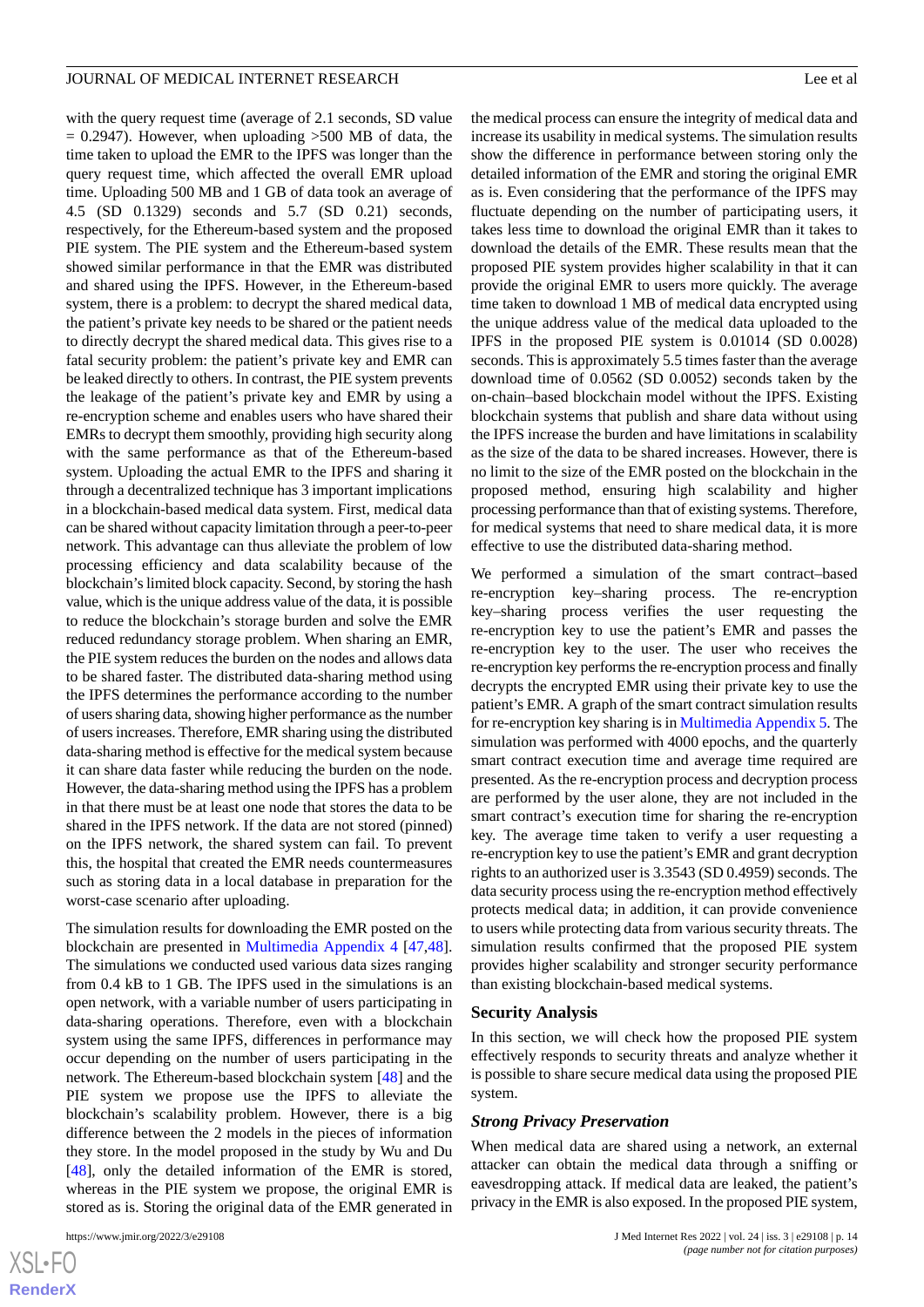medical data are encrypted using the dedicated encryption key for the safe sharing of medical data. As encrypted medical data can only be decrypted by the patient or by a user approved by the patient, the information in the data is not exposed even if the data are stolen. By granting data decryption authority using the PRE technique, the user approved by the patient can decrypt the data using their private key during the data decryption step. The proposed EMR-sharing method prevents the leakage of private information during the EMR-sharing process and ensures safety by eliminating the private key–exchange process for data decryption. If an internal attacker attempts unauthorized access to the patient's information, in our proposed system, *Smart contractRKrequest* verifies the requester's security level and accepts or declines the request depending on the AP set by the patient. The access control scheme using a smart contract can protect the patient's privacy from internal threats.

## *Data Integrity*

The internal attacker can perform forgery attacks by accessing the medical data that medical institutions manage independently. If the original data stored at a medical institution are damaged, it is difficult to recover the data; moreover, it is also significantly challenging to determine whether the data have been forged or altered. These attacks can be effectively prevented by storing and managing EMR-related information such as the hash value of medical data, publicly available medical information, and hospital ID in the blockchain. As the EMR information recorded on the blockchain contains the information at the time of creation, it is easy to check whether the data are damaged. If the data are damaged, they can be quickly restored using the distributed data-sharing method. For an attacker to forge the data stored in the blockchain, they must possess the mighty hash computation power of more than 50% of the entire network and create new blocks faster than other honest nodes propagate them to the network. As meeting the necessary conditions to forge blockchain data is challenging, attackers cannot delete or modify data. Therefore, using a blockchain-based medical system ensures medical data integrity and reliability, thereby enabling safe medical data management and sharing.

## *Network Security*

The external attacker can perform denial-of-service attacks on the PIE system. As a result, the system's operation becomes abnormal and it produces unexpected outputs. The system we propose is directly or indirectly related to patients' lives; therefore, high availability is important. Hence, we use distributed systems such as a medical consortium blockchain and the IPFS. If the attacker breaks down the sharing system, patients cannot share their medical data and physicians or health care providers cannot obtain the required information. However, in the proposed sharing scheme based on blockchain, if the attacker makes a few of the blockchain nodes unavailable, the other nodes can provide the needed services.

## *Discussion*

## **Principal Findings**

The study's principal findings concern implementing integrated management of fragmented EMRs, preventing leakage of

personal information of patients during the EMR-sharing process, and establishing a patient-centered medical data system by granting decryption authority, as outlined in the following list:

- 1. We designed a blockchain-based PIE medical system that effectively manages and shares medical data. EMRs generated by different medical institutions are managed through a blockchain network to prevent the fragmentation of medical data. Moreover, through the PIE system, duplicate EMRs can be avoided, reducing the cost and wastage of storage space.
- 2. The PIE system encrypts the patient's medical data and uploads and shares the encrypted EMR and data identification parameters to the network with minimal medical information. Thus, the proposed method fundamentally overcomes the problem of possible leakage of personal data when the data are posted on the blockchain for sharing with other network members. Therefore, privacy preservation required in a system handling sensitive EMR information is guaranteed, making safe EMR management and sharing possible.
- 3. Our system reinforces the patient's role in the medical system by allowing them to grant decryption rights to their data to other users using re-encryption techniques. If other users (eg, physicians or researchers) wish to use a patient's EMR data, they must obtain a re-encryption key and re-encrypt the EMR data. Building a patient-centered medical data system differs from the existing hospital-centered medical data system in that the patient's role is reinforced in our system.

#### **Limitations and Future Work**

Blockchain-based medical systems receive considerable attention as next-generation medical systems that will replace existing medical data management systems, and numerous researchers are conducting various studies. However, blockchain-based medical systems' technological maturity remains at the prototype level. Moreover, as the medical data formats used by different countries or institutions vary considerably, it is challenging to share the medical data. Consequently, research into standardized medical data formats such as the Health Level 7 Fast Healthcare Interoperability Resources [[65\]](#page-18-11) is required. To successfully create the next-generation medical environment through blockchain-based medical system, various and complex issues such as backlash from the medical field, legal ramifications related to medical care, technical limitations, and data standards must be addressed [\[66](#page-18-12),[67\]](#page-18-13). We aim to conduct research on public medical data systems that enable safe sharing of medical data in public networks as well as data security techniques so that EMRs can be used in more diverse fields in the future [[68\]](#page-18-14).

#### **Conclusions**

This paper presented the PIE system based on a consortium blockchain that allows patients to manage their medical data. The PIE system can securely manage and share EMRs by overcoming the existing blockchain-based medical system's problems. The PIE system uses a distributed data-sharing method and lightweight transaction structure to solve scalability

 $XSI - F($ **[RenderX](http://www.renderx.com/)**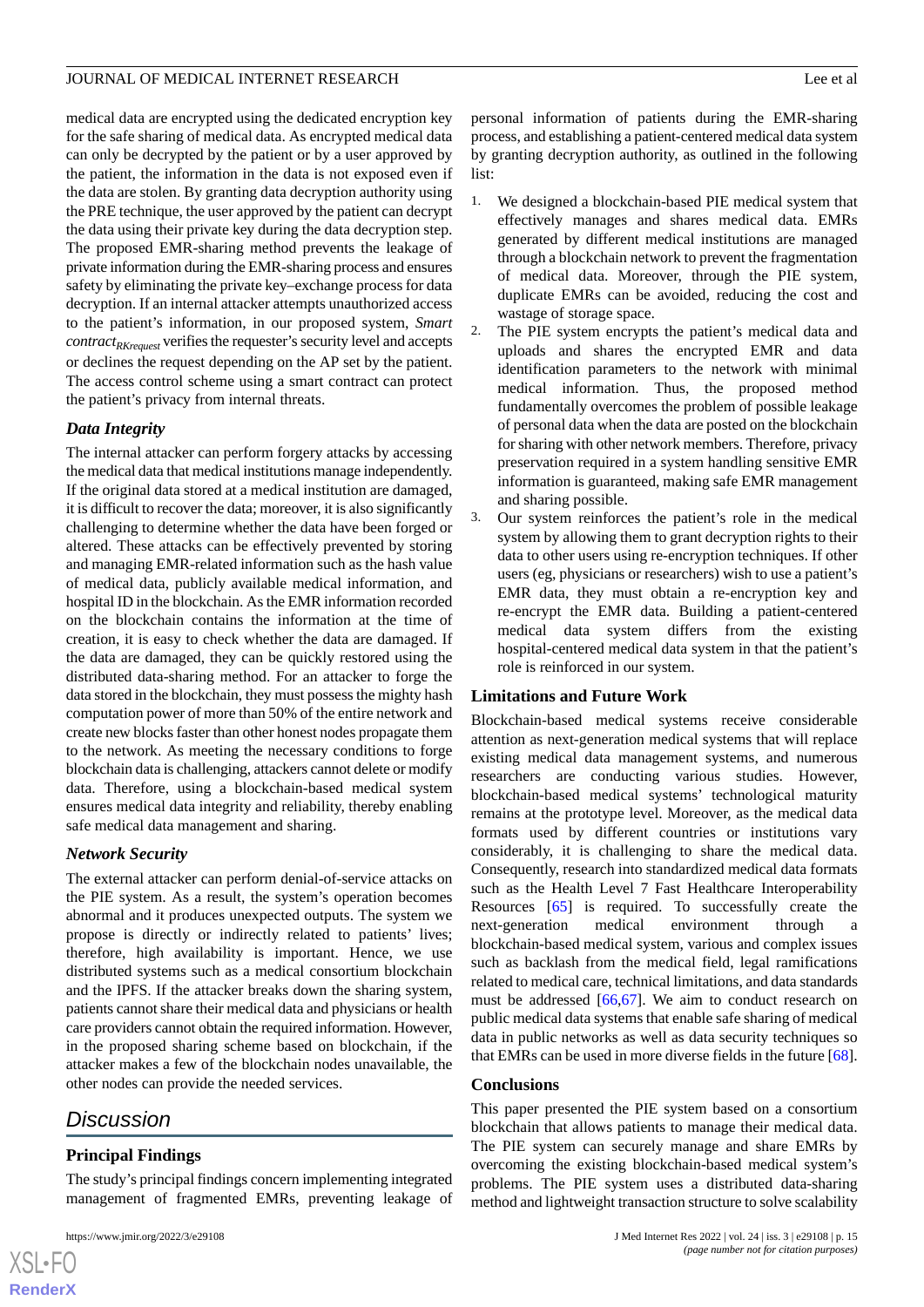and privacy issues, a chronic problem of blockchain-based medical systems. By rapidly sharing large-capacity data such as medical images using a distributed data-sharing method, the issues of low processing speed and block sizes of existing blockchains are addressed. Lightweight transactions can store more information in blocks because they contain only minimal information, such as the encrypted EMR metadata and EMR summary information. The vast amount of medical data generated daily is effectively processed and managed using a lightweight transaction structure. The re-encryption–based data encryption method is used to resolve the problem of leakage of data and personal information when sharing EMRs. Even if the EMR encrypted with the dedicated encryption key is leaked during the sharing process, it cannot be decrypted; therefore, it is safe from the threat of leakage. Honest users wishing to use the patient's data can re-encrypt the EMR by obtaining a re-encryption key from the patient. The EMR-sharing process was performed using smart contracts. Security level–based access control was performed using smart contracts to prevent unauthorized users from using medical data, and re-encryption keys were delivered only to authorized users. As a result, the proposed blockchain-based medical system provides improved security and scalability, enabling efficient and safe medical data sharing.

## **Acknowledgments**

This research was supported by the MSIP (Ministry of Science, Information and Communication Technology, and Future Planning), Korea, under the National Program for Excellence in Software (2018-0-00192) supervised by the IITP (Institute for Information & communications Technology Planing & Evaluation), and Basic Science Research Program through the National Research Foundation of Korea (NRF) funded by the Ministry of Education (No. NRF-2018R1D1A1B07049043)

#### <span id="page-15-4"></span>**Conflicts of Interest**

None declared.

## **Multimedia Appendix 1**

<span id="page-15-5"></span>Proxy Re-encryption based EMR Encryption & Decryption. [[DOCX File , 242 KB-Multimedia Appendix 1\]](https://jmir.org/api/download?alt_name=jmir_v24i3e29108_app1.docx&filename=012b38c9139d0567a5df64b6b8055867.docx)

## **Multimedia Appendix 2**

<span id="page-15-6"></span>Average data upload time by electronic medical record size. [[PNG File , 49 KB-Multimedia Appendix 2](https://jmir.org/api/download?alt_name=jmir_v24i3e29108_app2.png&filename=004f20bb1aeba82605955da3e511101e.png)]

#### <span id="page-15-7"></span>**Multimedia Appendix 3**

Average data upload time to the InterPlanetary File System by electronic medical record. [PNG File, 52 KB-Multimedia Appendix 3]

#### <span id="page-15-8"></span>**Multimedia Appendix 4**

Average data download time by electronic medical record size. [[PNG File , 63 KB-Multimedia Appendix 4](https://jmir.org/api/download?alt_name=jmir_v24i3e29108_app4.png&filename=357e9c3d6b655a2e622fe2ee0a2243c0.png)]

## <span id="page-15-0"></span>**Multimedia Appendix 5**

<span id="page-15-1"></span>Smart contract execution time for re-encryption key sharing. [[PNG File , 71 KB-Multimedia Appendix 5](https://jmir.org/api/download?alt_name=jmir_v24i3e29108_app5.png&filename=02fcf89900a9ac5801ab72512227b84f.png)]

#### <span id="page-15-2"></span>**References**

- <span id="page-15-3"></span>1. Parasrampuria S, Henry J. Hospitals' use of electronic health records data, 2015-2017. ONC Data Brief (46). 2019. URL: <https://www.healthit.gov/sites/default/files/page/2019-04/AHAEHRUseDataBrief.pdf> [accessed 2022-02-17]
- 2. 'Non-federal Acute Care Hospital Health IT Adoption and Use,' Health IT Dashboard. Office of the National Coordinator for Health Information Technology. 2019. URL:<http://dashboard.healthit.gov/apps/hospital-health-it-adoption.php> [accessed 2022-02-17]
- 3. Heart T, Ben-Assuli O, Shabtai I. A review of PHR, EMR and EHR integration: a more personalized healthcare and public health policy. Health Policy Technol 2017 Mar;6(1):20-25. [doi: [10.1016/j.hlpt.2016.08.002](http://dx.doi.org/10.1016/j.hlpt.2016.08.002)]
- 4. Enaizan O, Zaidan AA, Alwi NH, Zaidan BB, Alsalem MA, Albahri OS, et al. Electronic medical record systems: decision support examination framework for individual, security and privacy concerns using multi-perspective analysis. Health Technol 2018 Nov 28;10(3):795-822. [doi: [10.1007/s12553-018-0278-7](http://dx.doi.org/10.1007/s12553-018-0278-7)]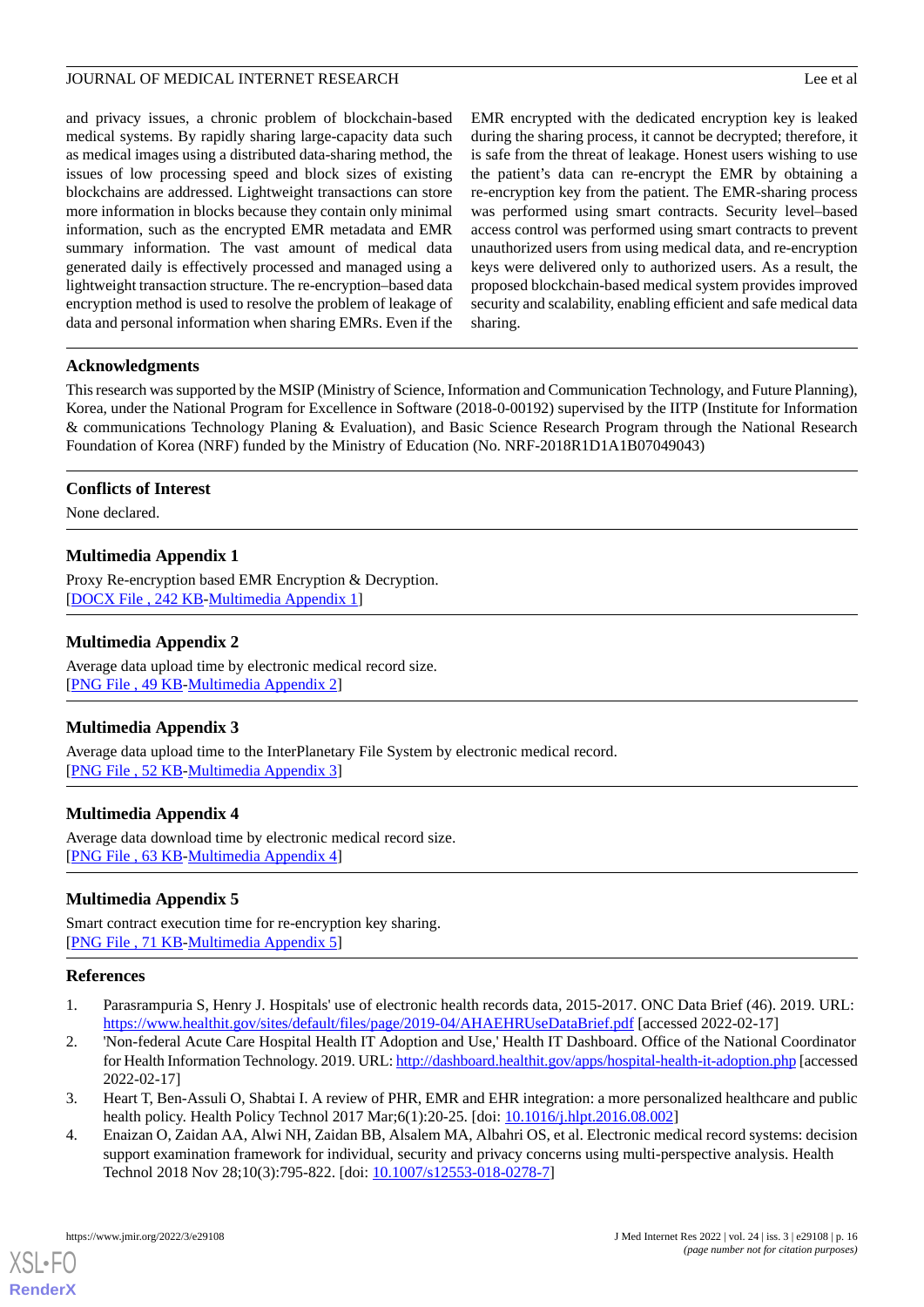## JOURNAL OF MEDICAL INTERNET RESEARCH Lee et al

- 
- <span id="page-16-0"></span>5. Yang Z, Huang Y, Jiang Y, Sun Y, Zhang Y, Luo P. Clinical assistant diagnosis for electronic medical record based on convolutional neural network. Sci Rep 2018 Apr 20;8(1):6329 [\[FREE Full text\]](https://doi.org/10.1038/s41598-018-24389-w) [doi: [10.1038/s41598-018-24389-w](http://dx.doi.org/10.1038/s41598-018-24389-w)] [Medline: [29679019](http://www.ncbi.nlm.nih.gov/entrez/query.fcgi?cmd=Retrieve&db=PubMed&list_uids=29679019&dopt=Abstract)]
- <span id="page-16-1"></span>6. Wahl B, Cossy-Gantner A, Germann S, Schwalbe NR. Artificial intelligence (AI) and global health: how can AI contribute to health in resource-poor settings? BMJ Glob Health 2018 Aug 29;3(4):e000798. [doi: [10.1136/bmjgh-2018-000798\]](http://dx.doi.org/10.1136/bmjgh-2018-000798) [Medline: [30233828](http://www.ncbi.nlm.nih.gov/entrez/query.fcgi?cmd=Retrieve&db=PubMed&list_uids=30233828&dopt=Abstract)]
- <span id="page-16-2"></span>7. Ting DS, Liu Y, Burlina P, Xu X, Bressler NM, Wong TY. AI for medical imaging goes deep. Nat Med 2018 May 7;24(5):539-540. [doi: [10.1038/s41591-018-0029-3\]](http://dx.doi.org/10.1038/s41591-018-0029-3) [Medline: [29736024](http://www.ncbi.nlm.nih.gov/entrez/query.fcgi?cmd=Retrieve&db=PubMed&list_uids=29736024&dopt=Abstract)]
- 8. Savadjiev P, Chong J, Dohan A, Vakalopoulou M, Reinhold C, Paragios N, et al. Demystification of AI-driven medical image interpretation: past, present and future. Eur Radiol 2019 Mar 13;29(3):1616-1624. [doi: [10.1007/s00330-018-5674-x\]](http://dx.doi.org/10.1007/s00330-018-5674-x) [Medline: [30105410](http://www.ncbi.nlm.nih.gov/entrez/query.fcgi?cmd=Retrieve&db=PubMed&list_uids=30105410&dopt=Abstract)]
- <span id="page-16-3"></span>9. Mc Cord KA, Ewald H, Ladanie A, Briel M, Speich B, Bucher HC, RCD for RCTs Initiative and the Making Randomized Trials More Affordable Group. Current use and costs of electronic health records for clinical trial research: a descriptive study. CMAJ Open 2019 Feb 03;7(1):23-32 [\[FREE Full text\]](http://cmajopen.ca/cgi/pmidlookup?view=long&pmid=30718353) [doi: [10.9778/cmajo.20180096](http://dx.doi.org/10.9778/cmajo.20180096)] [Medline: [30718353\]](http://www.ncbi.nlm.nih.gov/entrez/query.fcgi?cmd=Retrieve&db=PubMed&list_uids=30718353&dopt=Abstract)
- <span id="page-16-4"></span>10. Mc Cord KA, Hemkens LG. Using electronic health records for clinical trials: where do we stand and where can we go? Can Med Asso J 2019 Feb 04;191(5):128-133 [\[FREE Full text\]](http://www.cmaj.ca/cgi/pmidlookup?view=long&pmid=30718337) [doi: [10.1503/cmaj.180841](http://dx.doi.org/10.1503/cmaj.180841)] [Medline: [30718337\]](http://www.ncbi.nlm.nih.gov/entrez/query.fcgi?cmd=Retrieve&db=PubMed&list_uids=30718337&dopt=Abstract)
- <span id="page-16-5"></span>11. Nedungadi P, Jayakumar A, Raman R. Personalized health monitoring system for managing well-being in rural areas. J Med Syst 2017 Dec 14;42(1):22. [doi: [10.1007/s10916-017-0854-9\]](http://dx.doi.org/10.1007/s10916-017-0854-9) [Medline: [29242996\]](http://www.ncbi.nlm.nih.gov/entrez/query.fcgi?cmd=Retrieve&db=PubMed&list_uids=29242996&dopt=Abstract)
- <span id="page-16-6"></span>12. Fuse N, Sakurai-Yageta M, Katsuoka F, Danjoh I, Shimizu R, Tamiya G, et al. Establishment of integrated biobank for precision medicine and personalized healthcare: the Tohoku Medical Megabank project. JMA J 2019 Sep 04;2(2):113-122 [[FREE Full text](http://europepmc.org/abstract/MED/33615021)] [doi: [10.31662/jmaj.2019-0014](http://dx.doi.org/10.31662/jmaj.2019-0014)] [Medline: [33615021](http://www.ncbi.nlm.nih.gov/entrez/query.fcgi?cmd=Retrieve&db=PubMed&list_uids=33615021&dopt=Abstract)]
- <span id="page-16-7"></span>13. Mammen JR, Java JJ, Halterman J, Berliant MN, Crowley A, Frey SM, et al. Development and preliminary results of an Electronic Medical Record (EMR)-integrated smartphone telemedicine program to deliver asthma care remotely. J Telemed Telecare 2019 Aug 22;27(4):217-230. [doi: [10.1177/1357633x19870025](http://dx.doi.org/10.1177/1357633x19870025)]
- <span id="page-16-9"></span><span id="page-16-8"></span>14. de Jong MJ, van der Meulen-de Jong AE, Romberg-Camps MJ, Becx MC, Maljaars JP, Cilissen M, et al. Telemedicine for management of inflammatory bowel disease (myIBDcoach): a pragmatic, multicentre, randomised controlled trial. Lancet 2017 Sep;390(10098):959-968. [doi: [10.1016/s0140-6736\(17\)31327-2](http://dx.doi.org/10.1016/s0140-6736(17)31327-2)]
- <span id="page-16-10"></span>15. Helal S, Jain R. Digital health-active and healthy living. Computer 2019 Nov;52(11):14-17. [doi: [10.1109/mc.2019.2934590\]](http://dx.doi.org/10.1109/mc.2019.2934590)
- <span id="page-16-11"></span>16. Digital health market - Global industry analysis, size, share, growth, trends and forecast, 2017 - 2025. Cision - PR Newswire. 2017. URL: [https://www.prnewswire.com/news-releases/digital-health-market---global-industry-analysis-size-share-growth](https://www.prnewswire.com/news-releases/digital-health-market---global-industry-analysis-size-share-growth-trends-and-forecast-2017---2025-300537263.html)[trends-and-forecast-2017---2025-300537263.html](https://www.prnewswire.com/news-releases/digital-health-market---global-industry-analysis-size-share-growth-trends-and-forecast-2017---2025-300537263.html) [accessed 2022-02-17]
- <span id="page-16-12"></span>17. Langer SG, Tellis W, Carr C, Daly M, Erickson BJ, Mendelson D, et al. The RSNA image sharing network. J Digit Imaging 2015 Feb 19;28(1):53-61 [[FREE Full text](http://europepmc.org/abstract/MED/25037586)] [doi: [10.1007/s10278-014-9714-z](http://dx.doi.org/10.1007/s10278-014-9714-z)] [Medline: [25037586\]](http://www.ncbi.nlm.nih.gov/entrez/query.fcgi?cmd=Retrieve&db=PubMed&list_uids=25037586&dopt=Abstract)
- 18. Langlotz CP, Allen B, Erickson BJ, Kalpathy-Cramer J, Bigelow K, Cook TS, et al. A roadmap for foundational research on artificial intelligence in medical imaging: from the 2018 NIH/RSNA/ACR/The Academy Workshop. Radiology 2019 Jun;291(3):781-791 [[FREE Full text](http://europepmc.org/abstract/MED/30990384)] [doi: [10.1148/radiol.2019190613](http://dx.doi.org/10.1148/radiol.2019190613)] [Medline: [30990384](http://www.ncbi.nlm.nih.gov/entrez/query.fcgi?cmd=Retrieve&db=PubMed&list_uids=30990384&dopt=Abstract)]
- <span id="page-16-13"></span>19. Edaibat EA, Dever J, Stuban SM. System dynamics simulation modeling of health information exchange (HIE) adoption and policy intervention: a case study in the State of Maryland. Operat Res Healthc 2017 Mar;12:60-70. [doi: [10.1016/j.orhc.2017.02.001](http://dx.doi.org/10.1016/j.orhc.2017.02.001)]
- <span id="page-16-14"></span>20. Yang Y, Li X, Qamar N, Liu P, Ke W, Shen B, et al. Medshare: a novel hybrid cloud for medical resource sharing among autonomous healthcare providers. IEEE Access 2018;6:46949-46961. [doi: [10.1109/access.2018.2865535](http://dx.doi.org/10.1109/access.2018.2865535)]
- <span id="page-16-15"></span>21. Doel T, Shakir DI, Pratt R, Aertsen M, Moggridge J, Bellon E, et al. GIFT-Cloud: a data sharing and collaboration platform for medical imaging research. Comput Methods Programs Biomed 2017 Feb;139:181-190 [[FREE Full text](https://linkinghub.elsevier.com/retrieve/pii/S0169-2607(16)30654-X)] [doi: [10.1016/j.cmpb.2016.11.004](http://dx.doi.org/10.1016/j.cmpb.2016.11.004)] [Medline: [28187889](http://www.ncbi.nlm.nih.gov/entrez/query.fcgi?cmd=Retrieve&db=PubMed&list_uids=28187889&dopt=Abstract)]
- <span id="page-16-16"></span>22. Jiang T, Chen X, Ma J. Public integrity auditing for shared dynamic cloud data with group user revocation. IEEE Trans Comput 2016 Aug 1;65(8):2363-2373. [doi: [10.1109/tc.2015.2389955\]](http://dx.doi.org/10.1109/tc.2015.2389955)
- 23. Ravishankar B, Kulkarni P, Vishnudas M. Blockchain-based database to ensure data integrity in cloud computing environments. In: Proceedings of the International Conference on Mainstreaming Block Chain Implementation (ICOMBI). 2020 Presented at: 2020 International Conference on Mainstreaming Block Chain Implementation (ICOMBI); Feb. 21-22, 2020; Bengaluru, India. [doi: [10.23919/icombi48604.2020.9203500](http://dx.doi.org/10.23919/icombi48604.2020.9203500)]
- <span id="page-16-18"></span><span id="page-16-17"></span>24. Jain P, Gyanchandani M, Khare N. Differential privacy: its technological prescriptive using big data. J Big Data 2018 Apr 13;5(1):15. [doi: [10.1186/s40537-018-0124-9](http://dx.doi.org/10.1186/s40537-018-0124-9)]
- 25. Fernández-Alemán JL, Señor IC, Lozoya PA, Toval A. Security and privacy in electronic health records: a systematic literature review. J Biomed Inform 2013 Jun;46(3):541-562 [[FREE Full text](https://linkinghub.elsevier.com/retrieve/pii/S1532-0464(12)00186-4)] [doi: [10.1016/j.jbi.2012.12.003](http://dx.doi.org/10.1016/j.jbi.2012.12.003)] [Medline: [23305810](http://www.ncbi.nlm.nih.gov/entrez/query.fcgi?cmd=Retrieve&db=PubMed&list_uids=23305810&dopt=Abstract)]
- 26. Abouelmehdi K, Beni-Hessane A, Khaloufi H. Big healthcare data: preserving security and privacy. J Big Data 2018 Jan 9;5(1):1-18. [doi: [10.1186/s40537-017-0110-7\]](http://dx.doi.org/10.1186/s40537-017-0110-7)
- 27. Roman-Belmonte JM, De LC, Rodriguez-Merchan EC. How blockchain technology can change medicine. Postgrad Med 2018 May;130(4):420-427. [doi: [10.1080/00325481.2018.1472996\]](http://dx.doi.org/10.1080/00325481.2018.1472996) [Medline: [29727247](http://www.ncbi.nlm.nih.gov/entrez/query.fcgi?cmd=Retrieve&db=PubMed&list_uids=29727247&dopt=Abstract)]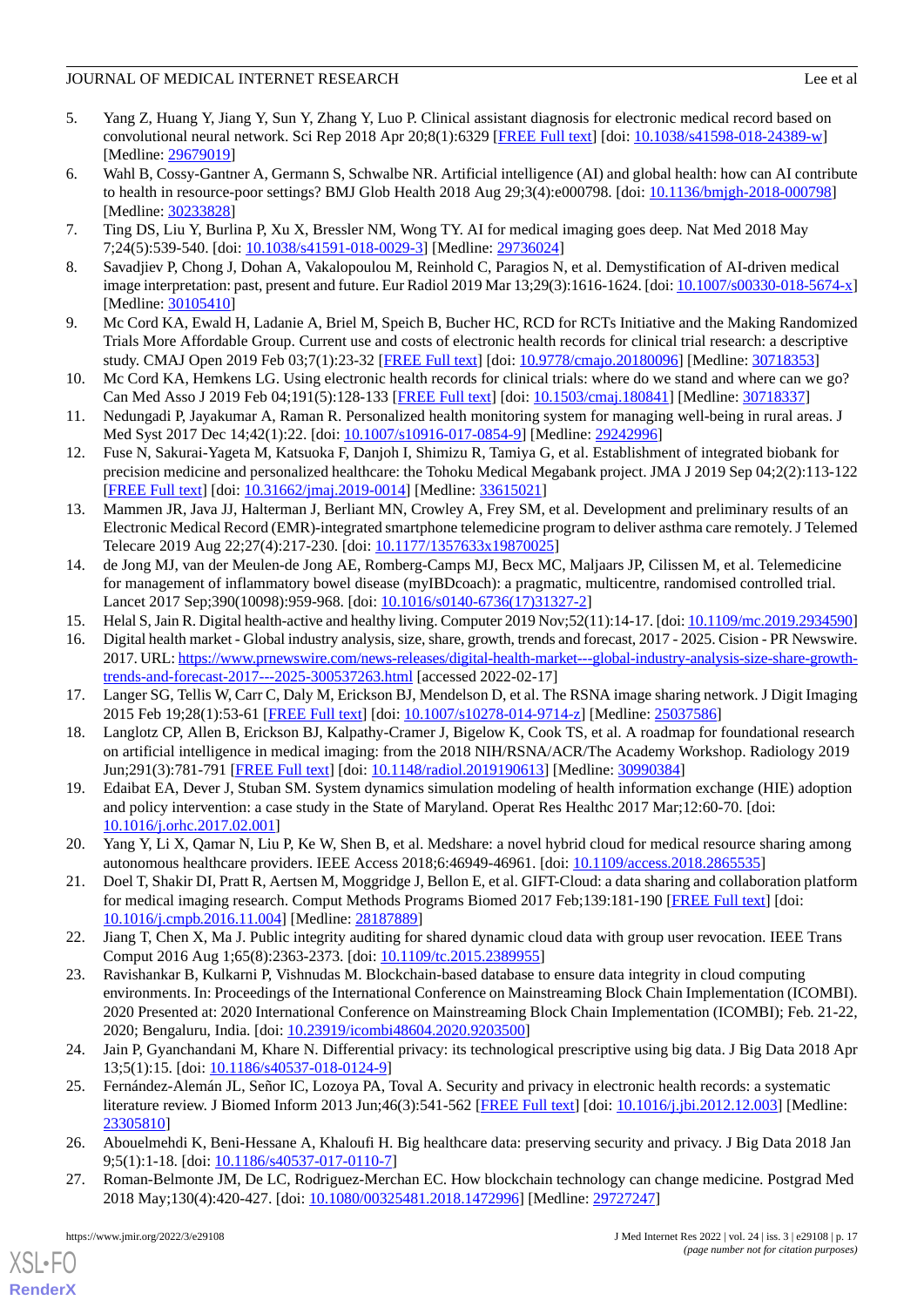## JOURNAL OF MEDICAL INTERNET RESEARCH Lee et al

- <span id="page-17-0"></span>28. O'Donoghue O, Vazirani AA, Brindley D, Meinert E. Design choices and trade-offs in health care blockchain implementations: systematic review. J Med Internet Res 2019 May 10;21(5):e12426 [[FREE Full text\]](https://www.jmir.org/2019/5/e12426/) [doi: [10.2196/12426](http://dx.doi.org/10.2196/12426)] [Medline: [31094344](http://www.ncbi.nlm.nih.gov/entrez/query.fcgi?cmd=Retrieve&db=PubMed&list_uids=31094344&dopt=Abstract)]
- <span id="page-17-1"></span>29. Tai S, Eberhardt J, Klems M. Not ACID, not BASE, but SALT - A transaction processing perspective on blockchains. In: Proceedings of the 7th International Conference on Cloud Computing and Services Science - CLOSER. 2017 Presented at: 7th International Conference on Cloud Computing and Services Science - CLOSER; 2017; Porto, Portugal p. 755-764. [doi: [10.5220/0006408207550764](http://dx.doi.org/10.5220/0006408207550764)]
- <span id="page-17-3"></span><span id="page-17-2"></span>30. Yaga D, Mell P, Roby N, Scarfone K. Blockchain technology overview. National Institute of Standards and Technology. 2018. URL: <https://nvlpubs.nist.gov/nistpubs/ir/2018/NIST.IR.8202.pdf> [accessed 2022-02-17]
- <span id="page-17-4"></span>31. Vazirani AA, O'Donoghue O, Brindley D, Meinert E. Implementing blockchains for efficient health care: systematic review. J Med Internet Res 2019 Feb 12;21(2):e12439 [\[FREE Full text\]](http://www.jmir.org/2019/2/e12439/) [doi: [10.2196/12439](http://dx.doi.org/10.2196/12439)] [Medline: [30747714](http://www.ncbi.nlm.nih.gov/entrez/query.fcgi?cmd=Retrieve&db=PubMed&list_uids=30747714&dopt=Abstract)]
- <span id="page-17-5"></span>32. Szabo N. The idea of smart contracts. Nick Szabo's Papers and Concise Tutorials. 1997. URL: [https://www.fon.hum.uva.nl/](https://www.fon.hum.uva.nl/rob/Courses/InformationInSpeech/CDROM/Literature/LOTwinterschool2006/szabo.best.vwh.net/idea.html) [rob/Courses/InformationInSpeech/CDROM/Literature/LOTwinterschool2006/szabo.best.vwh.net/idea.html](https://www.fon.hum.uva.nl/rob/Courses/InformationInSpeech/CDROM/Literature/LOTwinterschool2006/szabo.best.vwh.net/idea.html) [accessed 2021-06-16]
- <span id="page-17-6"></span>33. Buterin V. A next-generation smart contract and decentralized application platform. Ethereum White Paper. 2014. URL: [https://cryptorating.eu/whitepapers/Ethereum/Ethereum\\_white\\_paper.pdf](https://cryptorating.eu/whitepapers/Ethereum/Ethereum_white_paper.pdf) [accessed 2022-02-17]
- <span id="page-17-7"></span>34. Wood G. Ethereum: a secure decentralised generalised transaction ledger. Ethereum Yellow Paper. 2022. URL: [https:/](https://ethereum.github.io/yellowpaper/paper.pdf) [/ethereum.github.io/yellowpaper/paper.pdf](https://ethereum.github.io/yellowpaper/paper.pdf) [accessed 2022-02-17]
- 35. Griggs KN, Ossipova O, Kohlios CP, Baccarini AN, Howson EA, Hayajneh T. Healthcare blockchain system using smart contracts for secure automated remote patient monitoring. J Med Syst 2018 Jun 06;42(7):130. [doi: [10.1007/s10916-018-0982-x\]](http://dx.doi.org/10.1007/s10916-018-0982-x) [Medline: [29876661](http://www.ncbi.nlm.nih.gov/entrez/query.fcgi?cmd=Retrieve&db=PubMed&list_uids=29876661&dopt=Abstract)]
- <span id="page-17-9"></span><span id="page-17-8"></span>36. Jamil F, Hang L, Kim K, Kim D. A novel medical blockchain model for drug supply chain integrity management in a smart hospital. Electronics 2019 May 07;8(5):505. [doi: [10.3390/electronics8050505](http://dx.doi.org/10.3390/electronics8050505)]
- 37. Khatoon A. A blockchain-based smart contract system for healthcare management. Electronics 2020 Jan 03;9(1):94. [doi: [10.3390/electronics9010094](http://dx.doi.org/10.3390/electronics9010094)]
- <span id="page-17-10"></span>38. Wüst K, Gervais A. Do you need a blockchain? In: Proceedings of the Crypto Valley Conference on Blockchain Technology (CVCBT). 2018 Presented at: Crypto Valley Conference on Blockchain Technology (CVCBT); June 20-22, 2018; Zug, Switzerland. [doi: [10.1109/cvcbt.2018.00011\]](http://dx.doi.org/10.1109/cvcbt.2018.00011)
- 39. Yang G, Li C, Marstein KE. A blockchain based architecture for securing electronic health record systems. Concurrency Computat Pract Exper 2019 Aug 04;33(14):e5479. [doi: [10.1002/cpe.5479\]](http://dx.doi.org/10.1002/cpe.5479)
- 40. Hau YS, Lee JM, Park J, Chang MC. Attitudes toward blockchain technology in managing medical information: survey study. J Med Internet Res 2019 Dec 09;21(12):e15870 [[FREE Full text\]](https://www.jmir.org/2019/12/e15870/) [doi: [10.2196/15870](http://dx.doi.org/10.2196/15870)] [Medline: [31815676](http://www.ncbi.nlm.nih.gov/entrez/query.fcgi?cmd=Retrieve&db=PubMed&list_uids=31815676&dopt=Abstract)]
- <span id="page-17-11"></span>41. Mettler M. Blockchain technology in healthcare: the revolution starts here. In: Proceedings of the IEEE 18th International Conference on e-Health Networking, Applications and Services (Healthcom). 2016 Presented at: IEEE 18th International Conference on e-Health Networking, Applications and Services (Healthcom); Sept. 14-16, 2016; Munich, Germany. [doi: [10.1109/healthcom.2016.7749510\]](http://dx.doi.org/10.1109/healthcom.2016.7749510)
- <span id="page-17-13"></span><span id="page-17-12"></span>42. Blockchain: the chain of trust and its potential to transform healthcare – our point of view. Office of the National Coordinator for Health Information Technology. 2016. URL: https://www.healthit.gov/sites/default/files/8-31-blockchain-ibm\_ideation [-challenge\\_aug8.pdf](https://www.healthit.gov/sites/default/files/8-31-blockchain-ibm_ideation-challenge_aug8.pdf) [accessed 2022-02-17]
- <span id="page-17-14"></span>43. Azaria A, Ekblaw A, Vieira T, Lippman A. MedRec: using blockchain for medical data access and permission management. In: Proceedings of the 2nd International Conference on Open and Big Data (OBD). 2016 Presented at: 2nd International Conference on Open and Big Data (OBD); Aug. 22-24, 2016; Vienna, Austria. [doi: [10.1109/obd.2016.11](http://dx.doi.org/10.1109/obd.2016.11)]
- <span id="page-17-16"></span><span id="page-17-15"></span>44. Uddin MA, Stranieri A, Gondal I, Balasubramanian V. Continuous patient monitoring with a patient centric agent: a block architecture. IEEE Access 2018;6:32700-32726. [doi: [10.1109/access.2018.2846779\]](http://dx.doi.org/10.1109/access.2018.2846779)
- 45. Maslove DM, Klein J, Brohman K, Martin P. Using blockchain technology to manage clinical trials data: a proof-of-concept study. JMIR Med Inform 2018 Dec 21;6(4):e11949 [[FREE Full text\]](https://medinform.jmir.org/2018/4/e11949/) [doi: [10.2196/11949](http://dx.doi.org/10.2196/11949)] [Medline: [30578196](http://www.ncbi.nlm.nih.gov/entrez/query.fcgi?cmd=Retrieve&db=PubMed&list_uids=30578196&dopt=Abstract)]
- <span id="page-17-17"></span>46. Guo R, Shi H, Zheng D, Jing C, Zhuang C, Wang Z. Flexible and efficient blockchain-based abe scheme with multi-authority for medical on demand in telemedicine system. IEEE Access 2019;7:88012-88025. [doi: [10.1109/access.2019.2925625](http://dx.doi.org/10.1109/access.2019.2925625)]
- <span id="page-17-18"></span>47. Hylock RH, Zeng X. A blockchain framework for patient-centered health records and exchange (HealthChain): evaluation and proof-of-concept study. J Med Internet Res 2019 Aug 31;21(8):e13592 [\[FREE Full text\]](https://www.jmir.org/2019/8/e13592/) [doi: [10.2196/13592](http://dx.doi.org/10.2196/13592)] [Medline: [31471959](http://www.ncbi.nlm.nih.gov/entrez/query.fcgi?cmd=Retrieve&db=PubMed&list_uids=31471959&dopt=Abstract)]
- <span id="page-17-19"></span>48. Wu S, Du J. Electronic medical record security sharing model based on blockchain. In: Proceedings of the 3rd International Conference on Cryptography, Security and Privacy. 2019 Presented at: ICCSP 2019: 2019 the 3rd International Conference on Cryptography, Security and Privacy; January 19 - 21, 2019; Kuala Lumpur Malaysia p. 13-17. [doi: [10.1145/3309074.3309079](http://dx.doi.org/10.1145/3309074.3309079)]
- 49. Abdellatif AA, Al-Marridi AZ, Mohamed A, Erbad A, Chiasserini CF, Refaey A. ssHealth: toward secure, blockchain-enabled healthcare systems. IEEE Network 2020 Jul;34(4):312-319. [doi: [10.1109/mnet.011.1900553\]](http://dx.doi.org/10.1109/mnet.011.1900553)
- 50. Shao J, Liu P, Wei G, Ling Y. Anonymous proxy re-encryption. Security Comm Networks 2011 May 04;5(5):439-449. [doi: [10.1002/sec.326\]](http://dx.doi.org/10.1002/sec.326)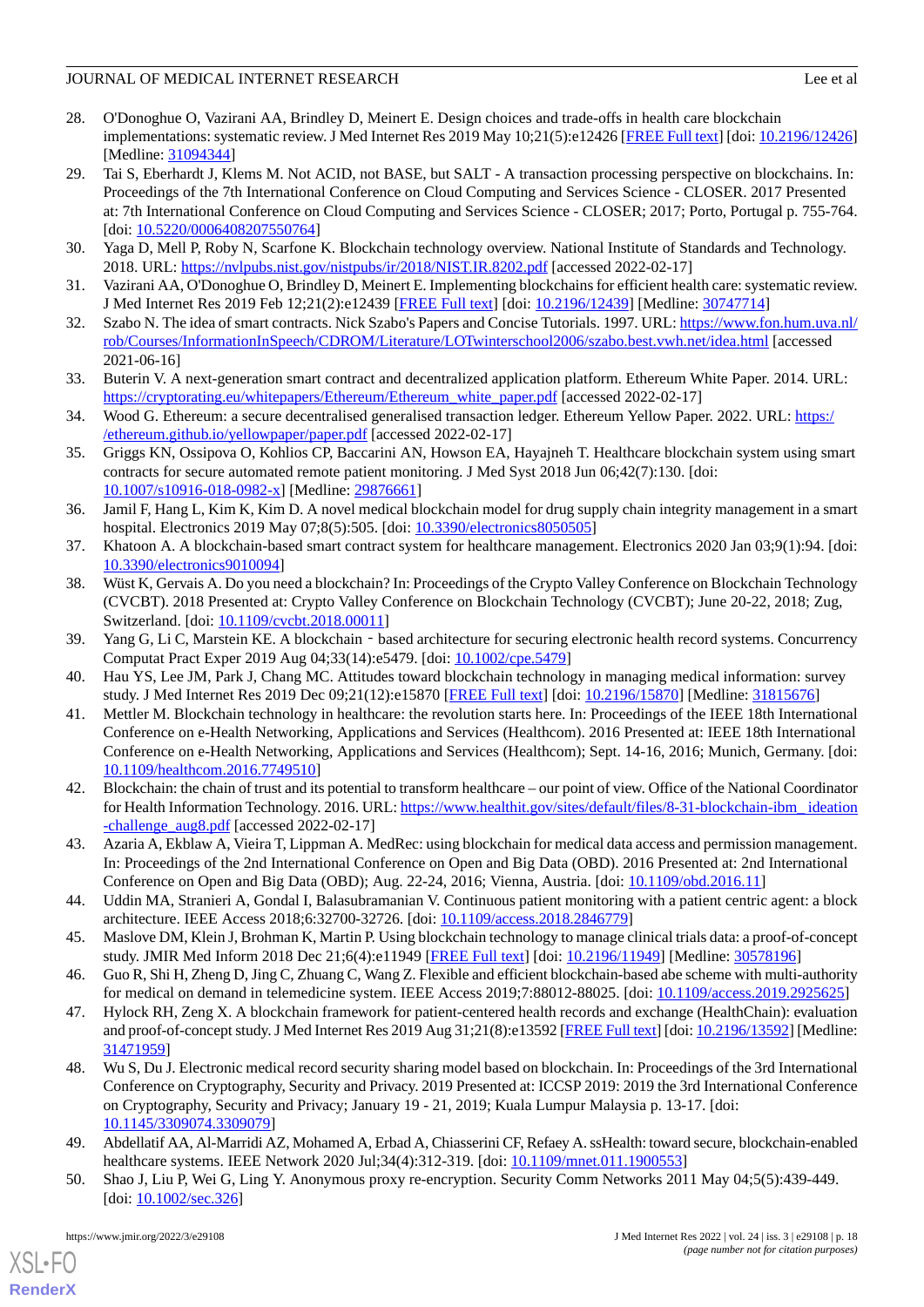- 51. Polyakov Y, Rohloff K, Sahu G, Vaikuntanathan V. Fast proxy re-encryption for publish/subscribe systems. ACM Trans Priv Secur 2017 Oct 26;20(4):1-31. [doi: [10.1145/3128607](http://dx.doi.org/10.1145/3128607)]
- 52. Kim S, Lee I. IoT device security based on proxy re-encryption. J Ambient Intell Human Comput 2017 Nov 30;9(4):1267-1273. [doi: [10.1007/s12652-017-0602-5\]](http://dx.doi.org/10.1007/s12652-017-0602-5)
- <span id="page-18-0"></span>53. Vijayakumar V, Priyan MK, Ushadevi G, Varatharajan R, Manogaran G, Tarare PV. E-Health cloud security using timing enabled proxy re-encryption. Mobile Netw Appl 2018 May 21;24(3):1034-1045. [doi: [10.1007/s11036-018-1060-9](http://dx.doi.org/10.1007/s11036-018-1060-9)]
- 54. Manzoor A, Liyanage M, Braeke A, Kanhere S, Ylianttila M. Blockchain based proxy re-encryption scheme for secure IoT data sharing. In: Proceedings of the IEEE International Conference on Blockchain and Cryptocurrency (ICBC). 2019 Presented at: IEEE International Conference on Blockchain and Cryptocurrency (ICBC); May 14-17, 2019; Seoul, Korea (South). [doi: [10.1109/bloc.2019.8751336](http://dx.doi.org/10.1109/bloc.2019.8751336)]
- <span id="page-18-2"></span><span id="page-18-1"></span>55. Benet J. Ipfs-content addressed, versioned, p2p file system. arXiv 2014:1-11 [\[FREE Full text](https://arxiv.org/pdf/1407.3561.pdf)]
- <span id="page-18-3"></span>56. DeSalvo K, Galvez E. Connecting health and care for the nation: a shared nationwide interoperability roadmap – version 1.0. Office of the National Coordinator for Health Information Technology. 2015. URL: [https://tinyurl.com/yhnjbsw4](https://www.healthit.gov/buzz-blog/electronic-health-and-medical-records/interoperability-electronic-health-and-medical-records/connecting-health-care-nation-shared-nationwide-interoperability-roadmap-version-10) [accessed 2021-06-16]
- <span id="page-18-4"></span>57. Mackey TK, Kuo T, Gummadi B, Clauson KA, Church G, Grishin D, et al. 'Fit-for-purpose?'– challenges and opportunities for applications of blockchain technology in the future of healthcare. BMC Med 2019 Mar 27;17(1):1-17. [doi: [10.1186/s12916-019-1296-7\]](http://dx.doi.org/10.1186/s12916-019-1296-7) [Medline: [30914045](http://www.ncbi.nlm.nih.gov/entrez/query.fcgi?cmd=Retrieve&db=PubMed&list_uids=30914045&dopt=Abstract)]
- <span id="page-18-5"></span>58. Greenhalgh T, Hinder S, Stramer K, Bratan T, Russell J. Adoption, non-adoption, and abandonment of a personal electronic health record: case study of HealthSpace. Br Med J 2010 Nov 16;341(nov16 1):c5814 [\[FREE Full text\]](http://europepmc.org/abstract/MED/21081595) [doi: [10.1136/bmj.c5814](http://dx.doi.org/10.1136/bmj.c5814)] [Medline: [21081595](http://www.ncbi.nlm.nih.gov/entrez/query.fcgi?cmd=Retrieve&db=PubMed&list_uids=21081595&dopt=Abstract)]
- <span id="page-18-6"></span>59. de Oliveira MT, Michalas A, Groot A, Marquering H, Olabarriaga S. Red Alert: break-glass protocol to access encrypted medical records in the cloud. In: Proceedings of the IEEE International Conference on E-health Networking, Application & Services (HealthCom). 2019 Presented at: IEEE International Conference on E-health Networking, Application & Services (HealthCom); Oct. 14-16, 2019; Bogota, Colombia. [doi: [10.1109/healthcom46333.2019.9009598](http://dx.doi.org/10.1109/healthcom46333.2019.9009598)]
- <span id="page-18-8"></span><span id="page-18-7"></span>60. Harron K, Dibben C, Boyd J, Hjern A, Azimaee M, Barreto ML, et al. Challenges in administrative data linkage for research. Big Data Soc 2017 Dec 05;4(2):2053951717745678 [[FREE Full text\]](https://journals.sagepub.com/doi/10.1177/2053951717745678?url_ver=Z39.88-2003&rfr_id=ori:rid:crossref.org&rfr_dat=cr_pub%3dpubmed) [doi: [10.1177/2053951717745678](http://dx.doi.org/10.1177/2053951717745678)] [Medline: [30381794](http://www.ncbi.nlm.nih.gov/entrez/query.fcgi?cmd=Retrieve&db=PubMed&list_uids=30381794&dopt=Abstract)]
- <span id="page-18-9"></span>61. Er-Rajy L, El KM, El GM, Achbarou O. Blockchain: bitcoin wallet cryptography security, challenges and countermeasures. J Internet Bank Comm 2017;22(3):1-29 [\[FREE Full text\]](https://www.icommercecentral.com/peer-reviewed/blockchain-bitcoin-wallet-cryptography-security-challenges-and-countermeasures-86561.html)
- <span id="page-18-10"></span>62. Blackshear S, Chalkias K, Chatzigiannis P, Faizullabhoy R, Khaburzaniya I, Kokoris-Kogias E, et al. Reactive key-loss protection in blockchains. In: Financial Cryptography and Data Security. Berlin, Heidelberg: Springer; 2021:431-450.
- <span id="page-18-11"></span>63. Cachin C. Architecture of the hyperledger blockchain fabric. IBM Research - Zurich. 2016. URL: [https://www.](https://www.zurich.ibm.com/dccl/papers/cachin_dccl.pdf) [zurich.ibm.com/dccl/papers/cachin\\_dccl.pdf](https://www.zurich.ibm.com/dccl/papers/cachin_dccl.pdf) [accessed 2022-02-18]
- <span id="page-18-12"></span>64. Apache CouchDB. 2019. URL: [http://couchdb.apache.org/\[accessed](http://couchdb.apache.org/[accessed) [accessed 2022-02-17]
- <span id="page-18-13"></span>65. Bender D, Sartipi K. HL7 FHIR: an agile and RESTful approach to healthcare information exchange. In: Proceedings of the 26th IEEE International Symposium on Computer-Based Medical Systems. 2013 Presented at: IEEE International Symposium on Computer-Based Medical Systems; June 20-22, 2013; Porto, Portugal. [doi: [10.1109/cbms.2013.6627810](http://dx.doi.org/10.1109/cbms.2013.6627810)]
- <span id="page-18-14"></span>66. CFR - Code of Federal Regulations Title 21. Part 50: protection of human subjects. Department of Health and Human Services - FDA. 2017. URL: <https://www.accessdata.fda.gov/scripts/cdrh/cfdocs/cfcfr/CFRSearch.cfm?CFRPart=50> [accessed 2021-06-16]
- 67. The HIPAA privacy rule. U.S. Department of Health and Human Services. 2017. URL:<http://www.hhs.gov/hipaa/> [accessed 2021-06-16]
- 68. Esposito C, De Santis A, Tortora G, Chang H, Choo KR. Blockchain: a panacea for healthcare cloud-based data security and privacy? IEEE Cloud Comput 2018 Jan;5(1):31-37. [doi: [10.1109/MCC.2018.011791712\]](http://dx.doi.org/10.1109/MCC.2018.011791712)

## **Abbreviations**

**AP:** access policy **CA:** certificate authority **EMR:** electronic medical record **IPFS:** InterPlanetary File System **ONC:** Office of the National Coordinator for Health Information Technology PIE: patient information exchange **PRE:** proxy re-encryption **TTP:** trusted third party